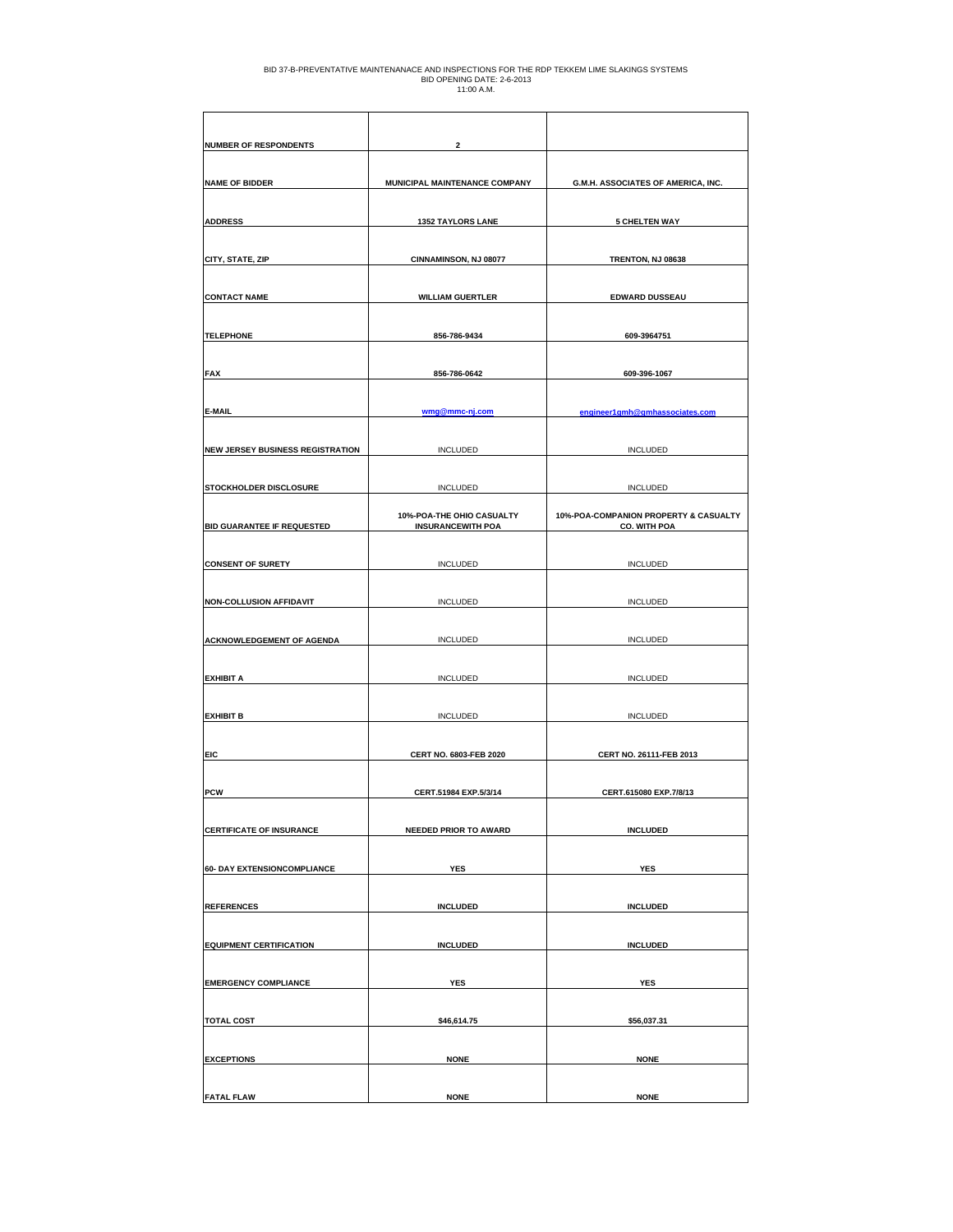| BID RESULTS                                                                                                |
|------------------------------------------------------------------------------------------------------------|
| BID OR REP NUMBER-37-B-PREVENTATIVE MAINTENANACE AND INSPECTIONS FOR THE RDP TEKKEM LIME SLAKINGS SYSTEMS. |
| BID OPENING DATE: 2-6-2013                                                                                 |
| 11:00 A.M.                                                                                                 |

|                                                                          | <b>CONTRACT SHALL BE AWARDED</b><br>BY THE TOTAL PROPOSED FOR                          |                           |                          |                                     |                               |
|--------------------------------------------------------------------------|----------------------------------------------------------------------------------------|---------------------------|--------------------------|-------------------------------------|-------------------------------|
| TERM OF CONTRACT: ONE YEAR<br>WITH A ONE YEAR OPTION TO<br><b>EXTEND</b> | PREVENTIVE MAINTENANCE FOR<br>TWO YEARS PLUS REGULARLY<br><b>HOUR RATE FOR REPAIRS</b> |                           |                          |                                     |                               |
| <b>NUMBER OF RESPONDENTS</b>                                             | 5                                                                                      |                           |                          |                                     |                               |
|                                                                          |                                                                                        |                           |                          |                                     |                               |
| <b>NAME OF BIDDER</b>                                                    | TEC ELEVATOR, CO.,                                                                     | OTIS ELVEVATOR CO.        | ACE ELEVATOR, LLC        | <b>FEDERAL ELEVATOR</b><br>INC.     | <b>STANDARD ELEVATOR CORP</b> |
|                                                                          |                                                                                        |                           |                          | 1130 B INDSUTRIAL                   |                               |
| <b>ADDRESS</b>                                                           | 35 C SOUTH SHORE RD.                                                                   | 30 TWOSOME DRIVE, SUITE 4 | 555 WASHINGTON TERRACE   | PARKWAY                             | 68 UNION AVE, P.O. BOX 2204   |
| CITY, STATE, ZIP                                                         | MARMORA, NJ 08223                                                                      | MOORESTOWN, NJ 08057      | AUDUBON, NJ 08106        | <b>BRICK, NJ 08724</b>              | CLIFTON, NJ 07015             |
|                                                                          |                                                                                        |                           |                          |                                     |                               |
| <b>CONTACT NAME</b>                                                      | DARLENE SHAW                                                                           | JOSEPH K. RITZ            | JOHN BRENNER             | <b>LESLIE BILANCIA</b>              | WILLIAM LAMBRO                |
|                                                                          |                                                                                        |                           |                          |                                     |                               |
| <b>TELEPHONE</b>                                                         | 609-938-0647                                                                           | 215-239-5927              | 609-221-2118             | 732-458-5522                        | 973-340-8448                  |
|                                                                          |                                                                                        |                           |                          |                                     |                               |
| <b>FAX</b>                                                               | 609-390-0946                                                                           | 860-353-3162              | 856-547-2740             | 732-458-5540                        | 973-340-5458                  |
| E-MAIL                                                                   | tecelevator@verizon.net                                                                | Joseph.Ritz@otis.com      | aceelevatorllc@gmail.com | leslie@federalelevatorinc.c<br>$om$ | wml@standardelevatorcorp.com  |
|                                                                          |                                                                                        |                           |                          |                                     |                               |
| <b>NEW JERSEY BUSINESS</b><br><b>REGISTRATION</b>                        | <b>INCLUDED</b>                                                                        | <b>INCLUDED</b>           | <b>INCLUDED</b>          | <b>INCLUDED</b>                     | <b>INCLUDED</b>               |
|                                                                          |                                                                                        |                           |                          |                                     |                               |
| <b>ACKNOWLEDMENT OF ADDENDA</b>                                          | INCLUDED                                                                               | <b>INCLUDED</b>           | INCLUDED                 | INCLUDED                            | INCLUDED                      |
| STOCKHOLDER DISCLOSURE                                                   | INCLUDED                                                                               | <b>INCLUDED</b>           | <b>INCLUDED</b>          | <b>INCLUDED</b>                     | INCLUDED                      |
|                                                                          |                                                                                        |                           |                          |                                     |                               |
| <b>PCW</b>                                                               | CERT.658832 EXP. 7/29/13                                                               | CERT.59507 EXP.8/7/14     | CERT685929 EXP. 12/8/13  | CERT.606863 EXP.<br>4/30/13         | N.A                           |
|                                                                          |                                                                                        |                           |                          |                                     |                               |
| <b>NON-COLLUSION AFFIDAVIT</b>                                           | <b>INCLUDED</b>                                                                        | <b>INCLUDED</b>           | <b>INCLUDED</b>          | <b>INCLUDED</b>                     | <b>INCLUDED</b>               |
| <b>EXHIBIT A</b>                                                         | INCLUDED                                                                               | <b>INCLUDED</b>           | <b>INCLUDED</b>          | <b>INCLUDED</b>                     | <b>INCLUDED</b>               |
|                                                                          |                                                                                        |                           |                          |                                     |                               |
| <b>EIC</b>                                                               | CERT NO. 42950-FEB 2016                                                                | CERT NO. 1181-MAR 2013    | DID NOT INCLUDE          | CERT NO. 23642-SEPT<br>2018         | CERT NO. 15938-JAN 2015       |
|                                                                          |                                                                                        |                           |                          | NEEDED PRIOR TO                     |                               |
| <b>CERTIFICATE OF INSURANCE</b>                                          | NEEDED PRIOR TO AWARD                                                                  | NEEDED PRIOR TO AWARD     | NEEDED PRIOR TO AWARD    | AWARD                               | NEEDED PRIOR TO AWARD         |
|                                                                          | <b>INCLUDED</b>                                                                        |                           |                          |                                     |                               |
| PREVAILING WAGE STATEMENT                                                |                                                                                        | <b>INCLUDED</b>           | <b>INCLUDED</b>          | <b>INCLUDED</b>                     | <b>INCLUDED</b>               |
| <b>EQUIPMENT CERTIFICATION</b>                                           | <b>INCLUDED</b>                                                                        | <b>INCLUDED</b>           | <b>INCLUDED</b>          | <b>INCLUDED</b>                     | <b>INCLUDED</b>               |
|                                                                          |                                                                                        |                           |                          |                                     |                               |
| <b>REFERENCES</b>                                                        | INCLUDED                                                                               | INCLUDED                  | INCLUDED                 | INCLUDED                            | INCLUDED                      |
|                                                                          | YES                                                                                    | <b>YES</b>                |                          |                                     | <b>NO</b>                     |
| <b>60-DAY EXTENSION COMPLIANCE</b>                                       |                                                                                        |                           | YES                      | YES                                 |                               |
| <b>EMERGENCY COMPLIANCE</b>                                              | YES                                                                                    | <b>YES</b>                | YES                      | <b>YES</b>                          | YES                           |
|                                                                          |                                                                                        |                           |                          |                                     |                               |
| <b>TOTAL COST YEAR 1</b>                                                 | 28,800.00                                                                              | \$30,600.00               | \$31,440.00              | \$38,640.00                         | \$45,828.00                   |
|                                                                          |                                                                                        |                           |                          |                                     |                               |
| <b>TOTAL COST YEAR 2</b>                                                 | \$28,800.00                                                                            | \$31,512.00               | \$32,832.00              | \$38,640.00                         | \$46,842.00                   |
| <b>GRAND TOTAL WITH 10%</b><br><b>UPCHARGE YR 1</b>                      | \$47,300.00                                                                            | \$45,100.00               | \$46,440.00              | \$56,240.00                         | \$60,328.00                   |
| <b>GRAND TOTAL WITH 10%</b>                                              |                                                                                        |                           |                          |                                     |                               |
| <b>UPCHARGE YR 2</b>                                                     | \$47,300.00                                                                            | \$46,512.00               | \$48,507.00              | \$56,940.00                         | \$62,342.00                   |
|                                                                          |                                                                                        |                           | SEE ATTACHED "NOTES AND  | <b>SEE ATTACHED</b>                 |                               |
| <b>EXCEPTIONS</b>                                                        | <b>NONE</b>                                                                            | <b>NONE</b>               | <b>CLARIFICATIONS"</b>   | "NOTES"                             | SEE ATTACHED "NOTES"          |
| <b>FATAL FLAW</b>                                                        | <b>NONE</b>                                                                            | <b>NONE</b>               | <b>NONE</b>              | <b>NONE</b>                         | <b>NONE</b>                   |
|                                                                          |                                                                                        |                           |                          |                                     |                               |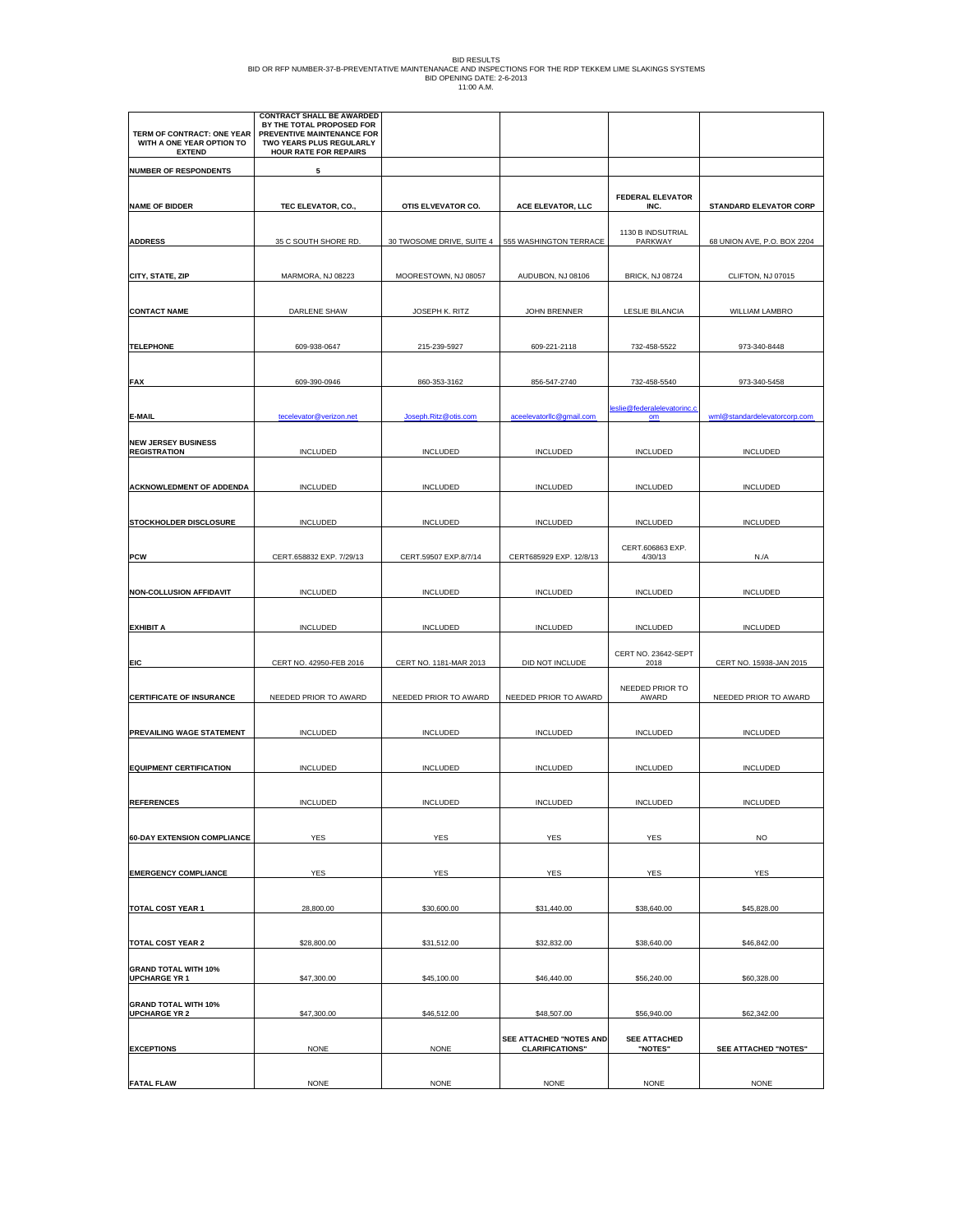The undersigned bidder declares that he/she has read the Notice to Bidders, Instructions to Bidders, Affidavits and Specifications attached, that he/she has determined the conditions affecting the bid agrees, if this proposal is accepted, to furnish and deliver the following:

Description of Item/Service Being Bid:

.<br>In the selection of any property temperature and property in a columnation property and states in a state of

and the company of the company of

 $\overline{\phantom{a}}$ 

| ELEVATOR AND CHAIR LIFT PREVENTATIVE MAINTENANCE, AND MATERIAL<br>AND EQUIPMENT REPAIR AND REPLACEMENT FOR THE<br><b>CITY OF TRENTON</b><br><b>FOR A</b><br>PERIOD OF ONE YEAR WITH ONE YEAR-ORTION TO EXTEND |                      |
|---------------------------------------------------------------------------------------------------------------------------------------------------------------------------------------------------------------|----------------------|
|                                                                                                                                                                                                               |                      |
| We the undersigned propose to furnish and deliver the above item/service pursuant to the bid                                                                                                                  |                      |
| specification and made part hereof:                                                                                                                                                                           |                      |
|                                                                                                                                                                                                               |                      |
| (SIGNATURE BY AUTHORIZED REPRESENTATIVE)                                                                                                                                                                      |                      |
| The undersigned is a Corporation, Partnership or Individual under the laws of the State of                                                                                                                    |                      |
| having its principal office at $35 C$ Sorth Shore                                                                                                                                                             | <u>- Marmorg a j</u> |
| 08223<br>$\epsilon$ $\epsilon$ $\epsilon_{\text{max}}$                                                                                                                                                        |                      |
| <b>COMPANY</b>                                                                                                                                                                                                |                      |
| South Show of marmors no 08223                                                                                                                                                                                |                      |
| <b>ADDRESS</b><br>$E_{11}$ Henor tup $08234$<br>$3/2$ - $D$ Fire $nd$                                                                                                                                         |                      |
| <b>ADDRESS</b>                                                                                                                                                                                                |                      |
| 205 201 100                                                                                                                                                                                                   |                      |
| FED. ID#                                                                                                                                                                                                      |                      |
| <b>NAME</b><br>602, 3659<br>(co                                                                                                                                                                               |                      |
| <b>TELEPHONE</b><br>3900946 FAL                                                                                                                                                                               |                      |
|                                                                                                                                                                                                               |                      |
| <b>FAX</b>                                                                                                                                                                                                    |                      |
| Clevertor Powerizon, sel<br><b>EMAIL</b>                                                                                                                                                                      |                      |
| DATE                                                                                                                                                                                                          |                      |
|                                                                                                                                                                                                               |                      |

122 BID NO. 2013-01 ELEVATOR AND CHAIR UFT PREVENTATIVE MAINTENANCE, AND MATERIAL AND EQUIPMENT REPAIR AND 46 REPLACEMENT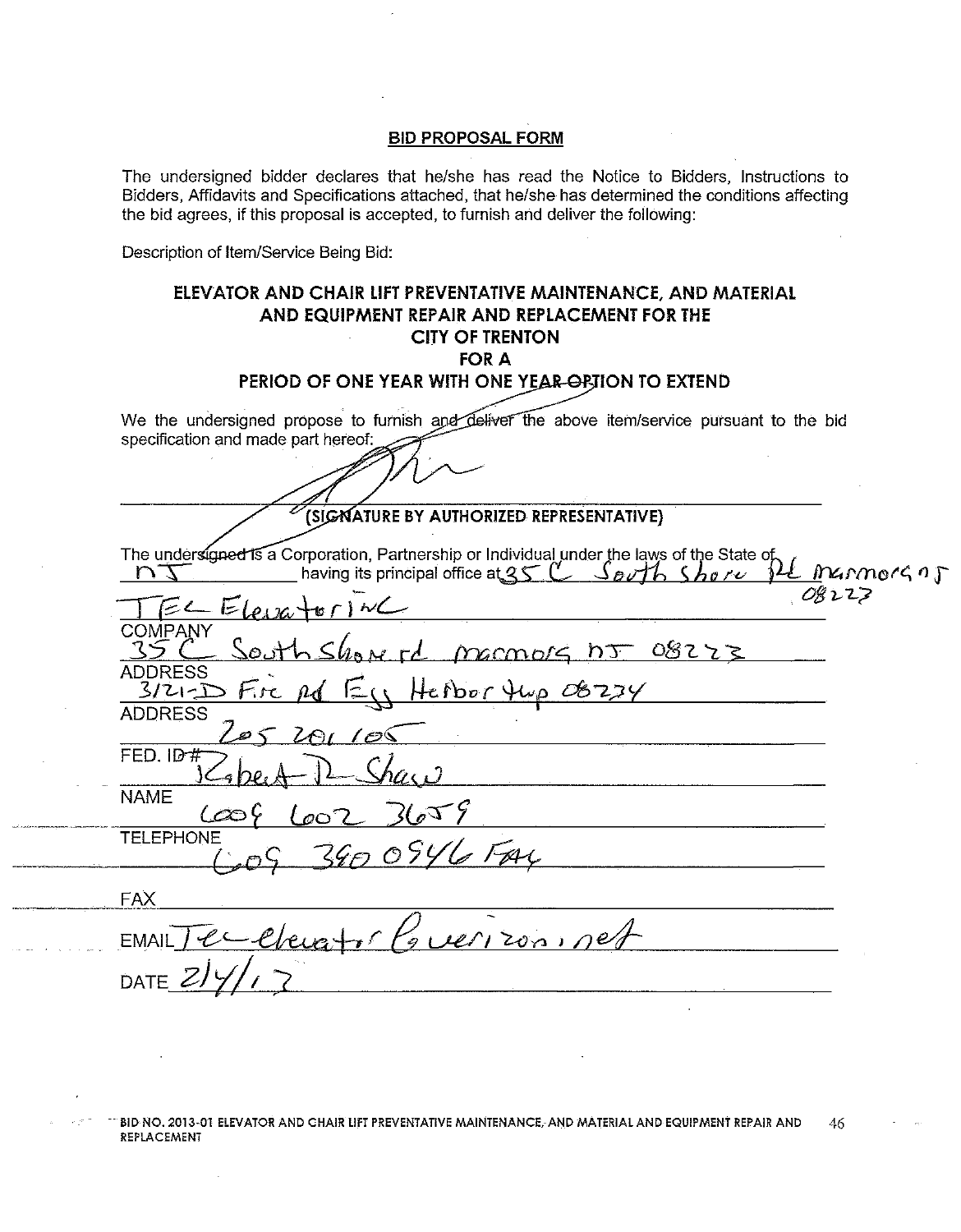ELEVATOR AND CHAIR LIFT PREVENTIVE MAINTENANCE FOR ONE YEAR WITH OPTION TO EXTEND ONE YEAR

YEAR ONE

OPTION YEAR TWO

ريبوليا

LOCATION & DESCRIPTION FO NO. OF UNITS COST PER MONTH ANNUAL COST COST PER MONTH ANNUAL COST PREVENTIVE MAINTENANCE

3

 $\overline{2}$ 

 $\overline{1}$ 

 $\overline{2}$ 

 $\mathbf{1}$ 

 $\mathbf{1}$ 

ELEV

 $\mathbf{1}$ 

ELEV

1. Trenton City Hall **THREE ELEVATORS** 319 East State Street Trenton, NJ 08608

2. Trenton Police Headquarter **THREE ELEVATORS** 225 North Clinton Ave. Trenton, NJ 08608

3. Trenton Water Filtration Plan **TWO ELEVATORS** Route 29 East West Highway Trenton, NJ 08618

4. Water Distribution Complex **ONE ELEVATOR** 333 Courtland Street Trenton, NJ 08638

5. Mill Hill Playhouse **ONE ELEVATOR** 205 East Front Street Trenton, NJ 08608 Contact Person: Paul Heater (609) 989-3165

6. Ellarslie Museum **ONE ELEVATOR** Cadwalader Park Parkside Avenue Trenton, NJ 08618

7. Trenton Fire Headquarters **TWO ELEVATORS** 244 Perry Street Trenton, NJ 08608

8. Sam Naples Center ONE ELEVATOR 611 Chestnut Avenue Trenton, NJ 08611

9. Trenton Free Public Library ONE ELEVATOR 120 Academy Street Trenton, NJ 08608

10. Adult and Children's Clinic ONE ELEVATOR

360,00 4,320,00 3600,00  $4.320.00$ FI FV ELEV 360.00 4,320.00 360.00 7,320.00  $240.00758000226002828000$ ELEV  $12000019900012000199000$ ELEV  $120.00$   $1.440.00$   $120.00$   $1.440.00$ ELEV  $120.00 (y/y0.00 - 120.00) y/y0.00$ ELEV  $240.00$   $2880.00$   $240.00$   $2.880.00$ ELEV  $120100 (1490.00) 120.00 (1.790.00)$ ELEV

 $120.00 (y/y6.00 120.00)$ 

120.00 1440,00 20.00 4440.00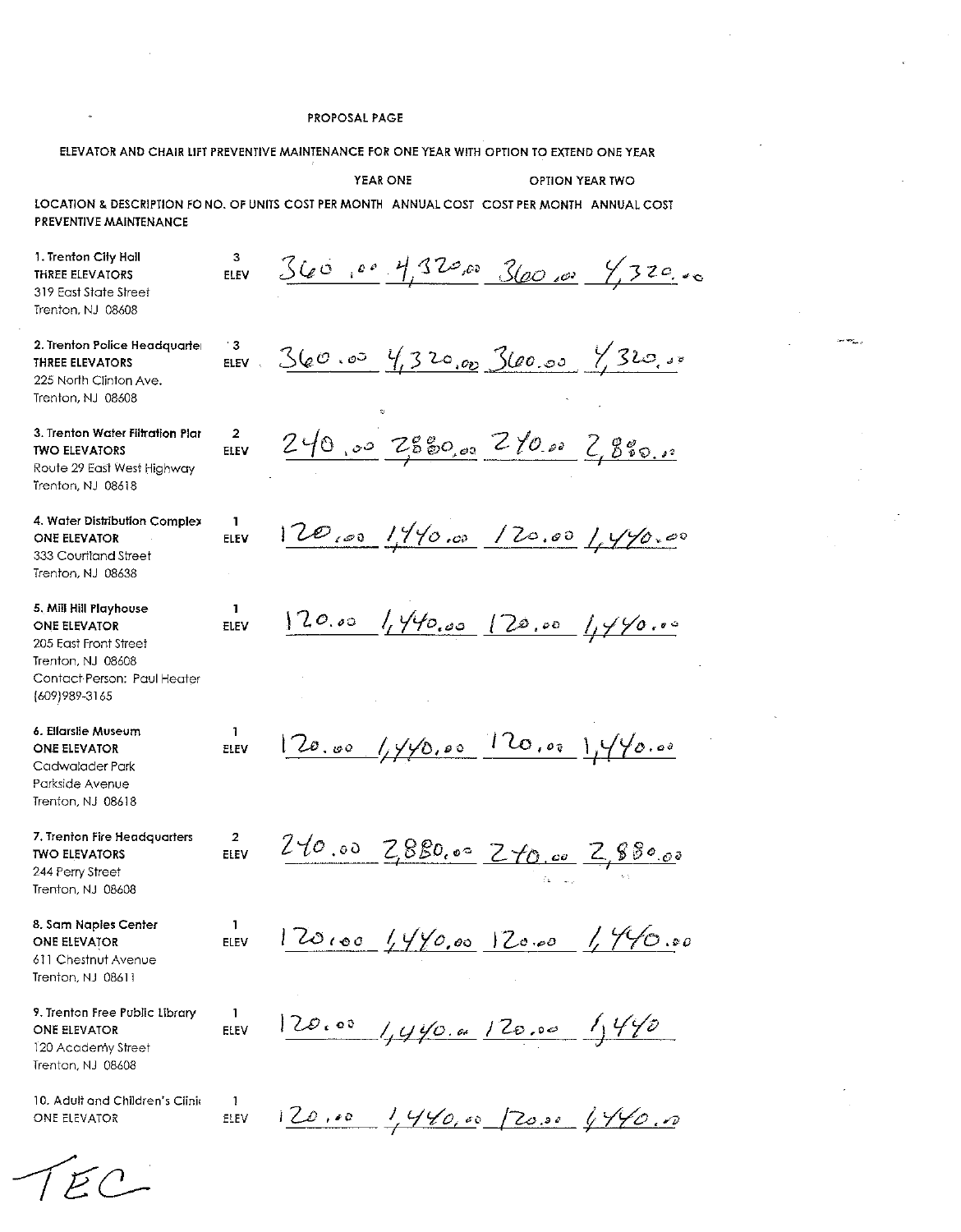ELEVATOR AND CHAIR LIFT PREVENTIVE MAINTENANCE FOR ONE YEAR WITH OPTION TO EXTEND ONE YEAR

YEAR ONE

OPTION YEAR TWO

 $120.00$ ,  $1470.00$ ,  $120.00$ ,  $1470.00$ 

 $120.00, 1440.00, 120.00, 1440.00$ 

 $12000$   $4490$ ,  $120$ ,  $1440$ , 00

 $4470.00$ 

 $\varrho_{\scriptscriptstyle \mathcal{O}\mathcal{O}}$ 

LOCATION & DESCRIPTION FO NO. OF UNITS COST PER MONTH ANNUAL COST COST PER MONTH ANNUAL COST PREVENTIVE MAINTENANCE

Division of Health 218 N. Broad Street Trenton, NJ 08608

11. East Trenton Police Precino  $\mathbf{1}$ ONE ELEVATOR ELEV 1102-1104 Greenwood Avenue Trenfon, NJ 08611

 $\mathbf{1}$ 

ELEV

 $\mathbf{1}$ 

ELEV

 $\mathbf{1}$ 

CH LIFT

12. West Trenton Police Precir ONE ELEVATOR 220 Hermitage Avenue Trenton, NJ 08618

13. Residence Inn ONE ELEVATOR 320 Spring Street Trenton, NJ 08618

14. William Trent House ONE CHAIR LIFT 15 Market Street Trenton, NJ 08608

**TOTAL** 

YEAR ONE

OPTION YEAR TWO

 $128.001440.01$ 

**REPAIR WORK (OUTSIDE HOURS** RATE **TOTAL** RATE **TOTAL** PREVENTIVE MAINTENANCE)

 $120.00$ 

Repair work (outside preventive maintenance) Hourly rate for repair work between 8:30 am and 4:30 pm.

TOTAL FOR APPROXIMATELY 1 HOURS WORK ANNUALLY THE CITY WILL PAY A 10% UPCHARGE COST FOR MATERIALS

100 X 185,00 18,500 185.00  $18500,00$ 

**GRAND TOTAL** 

7 ?oo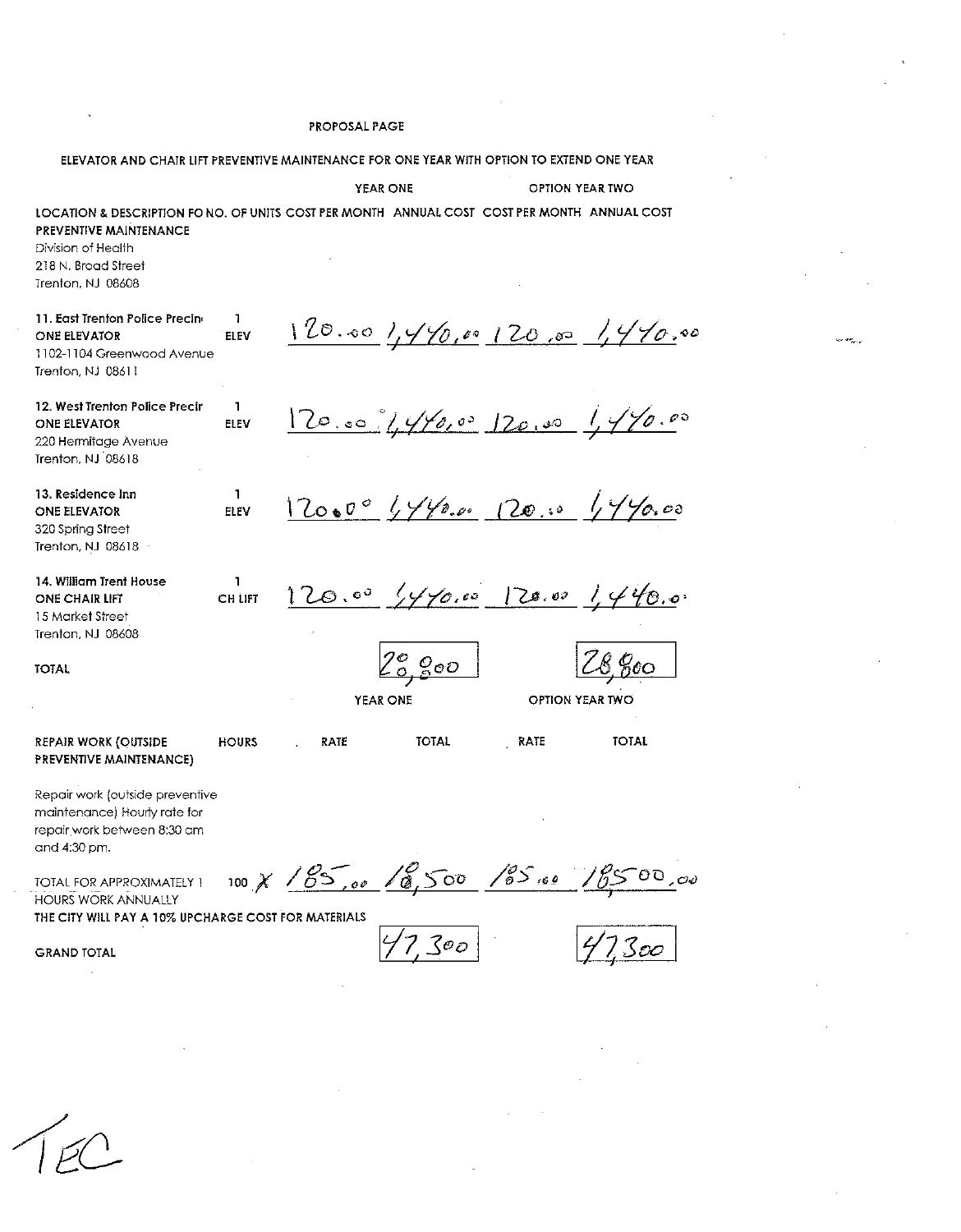l,

The undersigned bidder declares that he/she has read the Notice to Bidders, Instructions to Bidders, Affidavits and Specifications attached, that he/she has determined the conditions affecting the bid agrees, if this proposal is accepted, to furnish and deliver the following:

Description of Item/Service Being Bid:

## ELEVATOR AND CHAIR LIFT PREVENTATIVE MAINTENANCE, AND MATERIAL AND EQUIPMENT REPAIR AND REPLACEMENT FOR THE **CITY OF TRENTON FOR A** PERIOD OF ONE YEAR WITH ONE YEAR OPTION TO EXTEND

We the undersigned propose to furnish and deliver the above item/service pursuant to the bid specification and made part hereof:

| (SIGNATURE BY AUTHORIZED REPRESENTATIVE)                                                                                                                                                           |
|----------------------------------------------------------------------------------------------------------------------------------------------------------------------------------------------------|
| The undersigned is a Corporation, Partnership or Individual under the laws of the State of<br>$\frac{1}{2}$ $\frac{1}{2}$ $\frac{1}{2}$ $\frac{1}{2}$ having its principal office at $\frac{2}{2}$ |
| Otis Elevator Company                                                                                                                                                                              |

| COMPANY<br>30 Twosome Drive Suite 4    |
|----------------------------------------|
| <b>ADDRESS</b><br>Moorestown, NJ 08057 |
|                                        |
| <b>ADDRESS</b>                         |
|                                        |
| FED. ID#                               |
|                                        |
| <b>NAME</b>                            |
| <b>TELEPHONE</b>                       |
|                                        |
|                                        |
| FAX 860 353 31 62                      |
| EMAIL joseph. ritz & oris com          |
|                                        |

DATE  $2/1/3$ 

 $\sim$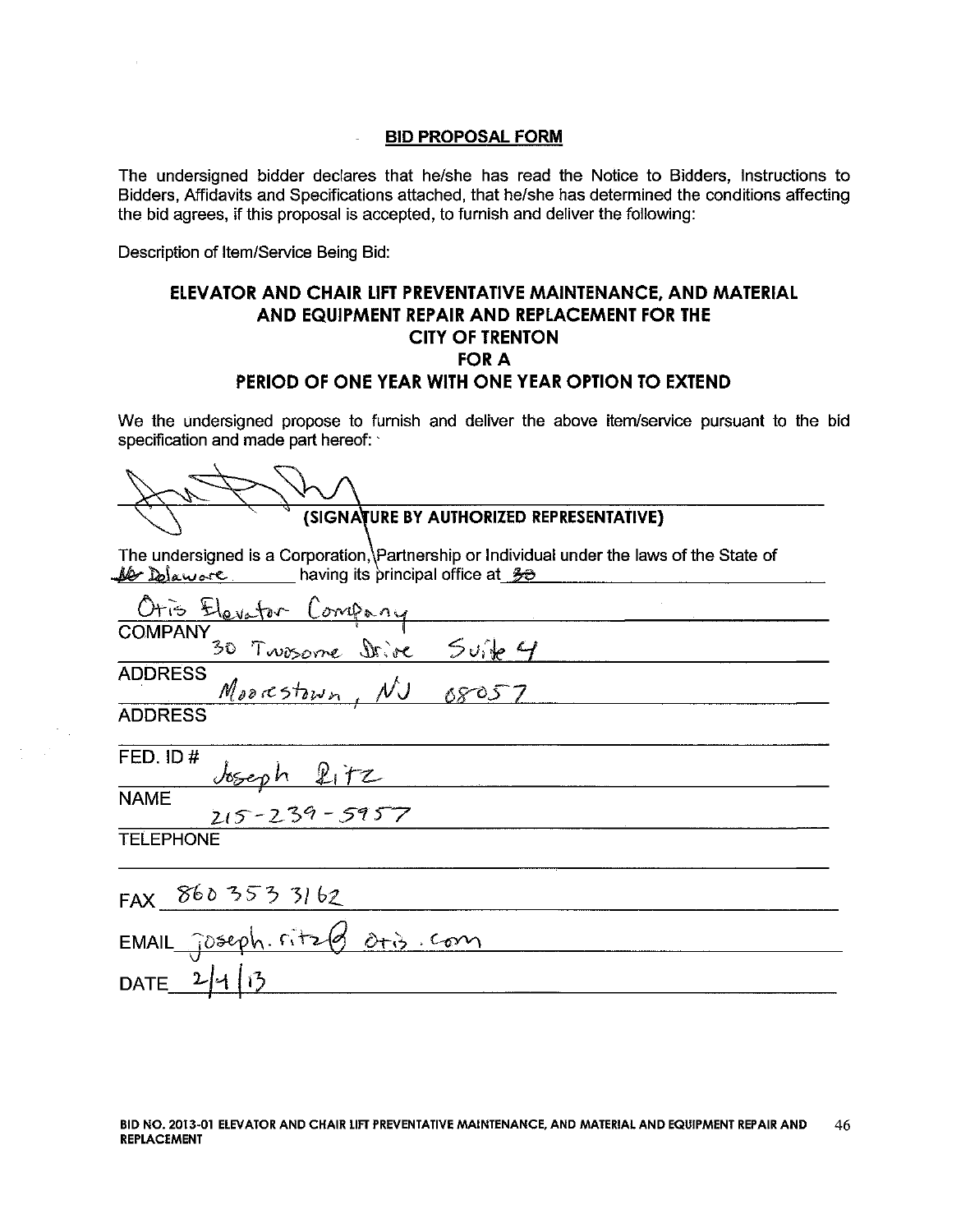| ELEVATOR AND CHAIR LIFT PREVENTIVE MAINTENANCE FOR ONE YEAR WITH OPTION TO EXTEND ONE YEAR                                                   |                             |              |                 |            |                        |
|----------------------------------------------------------------------------------------------------------------------------------------------|-----------------------------|--------------|-----------------|------------|------------------------|
|                                                                                                                                              |                             |              | <b>YEAR ONE</b> |            | <b>OPTION YEAR TWO</b> |
| LOCATION & DESCRIPTION FONO. OF UNITS COST PER MONTH ANNUAL COST COST PER MONTH ANNUAL COST<br><b>PREVENTIVE MAINTENANCE</b>                 |                             |              |                 |            |                        |
| 1. Trenton City Hall<br><b>THREE ELEVATORS</b><br>319 East State Street<br><b>Trenton, NJ 08608</b>                                          | 3<br><b>ELEV</b>            | 390°         | $4680^{40}$     | s O<br>401 | 481200                 |
| 2. Trenton Police Headquarte<br><b>THREE ELEVATORS</b><br>225 North Clinton Ave.<br>Trenton, NJ 08608                                        | 3<br><b>ELEV</b>            | 390°         | 4680 00         | 401°0      | 981200                 |
| 3. Trenton Water Filtration Plar<br><b>TWO ELEVATORS</b><br>Route 29 East West Highway<br>Trenton, NJ 08618                                  | $\mathbf{2}$<br><b>ELEV</b> | 340°         | 4080            | 35000      | 4200000                |
| 4. Water Distribution Complex<br><b>ONE ELEVATOR</b><br>333 Courtland Street<br>Trenton, NJ 08638                                            | 1<br><b>ELEV</b>            | s e<br>130   | $1560^{20}$     | :3400      | 160800                 |
| 5. Mill Hill Playhouse<br><b>ONE ELEVATOR</b><br>205 East Front Street<br>Trenton, NJ 08608<br>Contact Person: Paul Heater<br>(609) 989-3165 | 1<br><b>ELEV</b>            | $\phi$<br>30 | 1560°           | 13400      | 160800                 |
| 6. Ellarslie Museum<br><b>ONE ELEVATOR</b><br>Cadwalader Park<br>Parkside Avenue<br>Trenton, NJ 08618                                        | 1<br><b>ELEV</b>            | 8O<br>130    | 560.00          | 13400      | $1608^{00}$            |
| 7. Trenton Fire Headquarters<br><b>TWO ELEVATORS</b><br>244 Perry Street<br>Trenton, NJ 08608                                                | 2<br><b>ELEV</b>            | 26030        | 312000          | 26800      | 321600                 |
| 8. Sam Naples Center<br><b>ONE ELEVATOR</b><br>611 Chestnut Avenue<br>Trenton, NJ 08611                                                      | 1<br><b>ELEV</b>            | $130000}$    | $1560^{00}$     | 13400      | 160800                 |
| 9. Trenton Free Public Library<br><b>ONE ELEVATOR</b><br>120 Academy Street<br>Trenton, NJ 08608                                             | 1<br><b>ELEV</b>            | 130000       | $1560 - 60$     | 13400      | 160800                 |
| 10. Adult and Children's Clinic<br><b>ONE ELEVATOR</b>                                                                                       | 1<br><b>ELEV</b>            | 130000       | 1560.00         | 3400       | 160800                 |

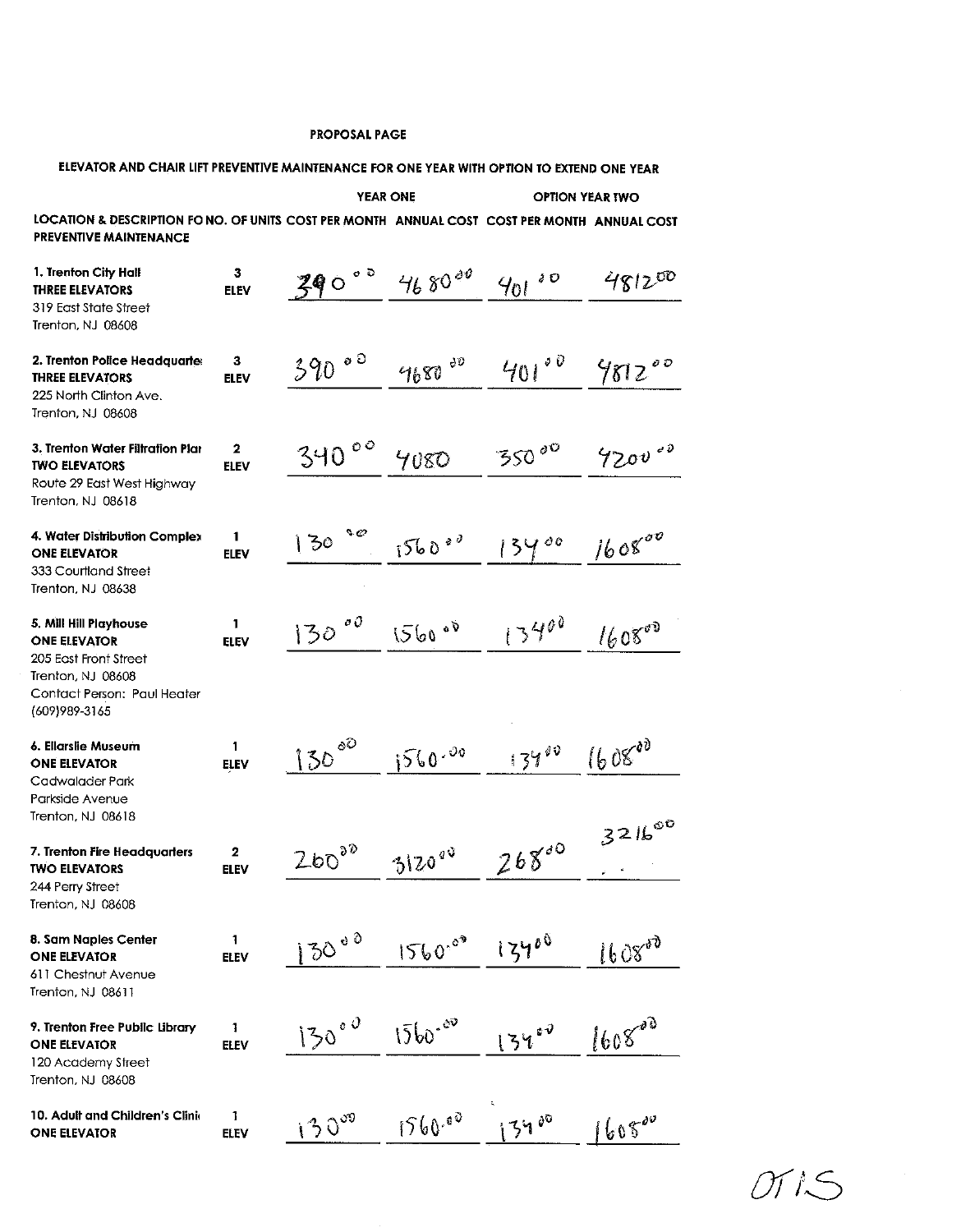$\label{eq:2.1} \frac{1}{\sqrt{2}}\int_{\mathbb{R}^3}\frac{1}{\sqrt{2}}\left(\frac{1}{\sqrt{2}}\right)^2\frac{1}{\sqrt{2}}\left(\frac{1}{\sqrt{2}}\right)^2\frac{1}{\sqrt{2}}\left(\frac{1}{\sqrt{2}}\right)^2.$ 

| ELEVATOR AND CHAIR LIFT PREVENTIVE MAINTENANCE FOR ONE YEAR WITH OPTION TO EXTEND ONE YEAR                                                                                                      |                  |                 |                   |                        |                        |
|-------------------------------------------------------------------------------------------------------------------------------------------------------------------------------------------------|------------------|-----------------|-------------------|------------------------|------------------------|
|                                                                                                                                                                                                 |                  | <b>YEAR ONE</b> |                   |                        | <b>OPTION YEAR TWO</b> |
| LOCATION & DESCRIPTION FO NO. OF UNITS COST PER MONTH ANNUAL COST COST PER MONTH ANNUAL COST<br><b>PREVENTIVE MAINTENANCE</b><br>Division of Health<br>218 N. Broad Street<br>Trenton, NJ 08608 |                  |                 |                   |                        |                        |
| 11. East Trenton Police Precing<br><b>ONE ELEVATOR</b><br>1102-1104 Greenwood Avenue<br>Trenton, NJ 08611                                                                                       | L<br><b>ELEV</b> | $130^{00}$      | $1560.00$ $13400$ |                        | $1608^{20}$            |
| 12. West Trenton Police Precir<br><b>ONE ELEVATOR</b><br>220 Hermitage Avenue<br>Trenton, NJ 08618                                                                                              | 1<br><b>ELEV</b> | $130000}$       | 1560.00           | 134                    | 160800                 |
| 13. Residence Inn<br><b>ONE ELEVATOR</b><br>320 Spring Street<br>Trenton, NJ 08618                                                                                                              | 1<br><b>ELEV</b> | 65°             | $780^{\infty}$    | 67                     | 804                    |
| 14. William Trent House<br><b>ONE CHAIR LIFT</b><br>15 Market Street<br>Trenton, NJ 08608                                                                                                       | L<br>CH LIFT     | $65^{01}$       | 788°              | b                      | 80430                  |
| <b>TOTAL</b>                                                                                                                                                                                    |                  | <b>YEAR ONE</b> | 30600 $^{\circ}$  | <b>OPTION YEAR TWO</b> | $31512^{00}$           |
| <b>REPAIR WORK (OUTSIDE</b><br><b>PREVENTIVE MAINTENANCE)</b>                                                                                                                                   | <b>HOURS</b>     | <b>RATE</b>     | <b>TOTAL</b>      | <b>RATE</b>            | <b>TOTAL</b>           |
| Repair work (outside preventive<br>maintenance) Hourly rate for<br>repair work between 8:30 am<br>and 4:30 pm.                                                                                  |                  | 4145            |                   |                        |                        |
| TOTAL FOR APPROXIMATELY 1<br><b>HOURS WORK ANNUALLY</b><br>THE CITY WILL PAY A 10% UPCHARGE COST FOR MATERIALS                                                                                  | 100              | P145            | $$H50^{00}$       | 4150.00                | 150000                 |
| <b>GRAND TOTAL</b>                                                                                                                                                                              |                  |                 | $45100^{30}$      |                        | 7651200                |

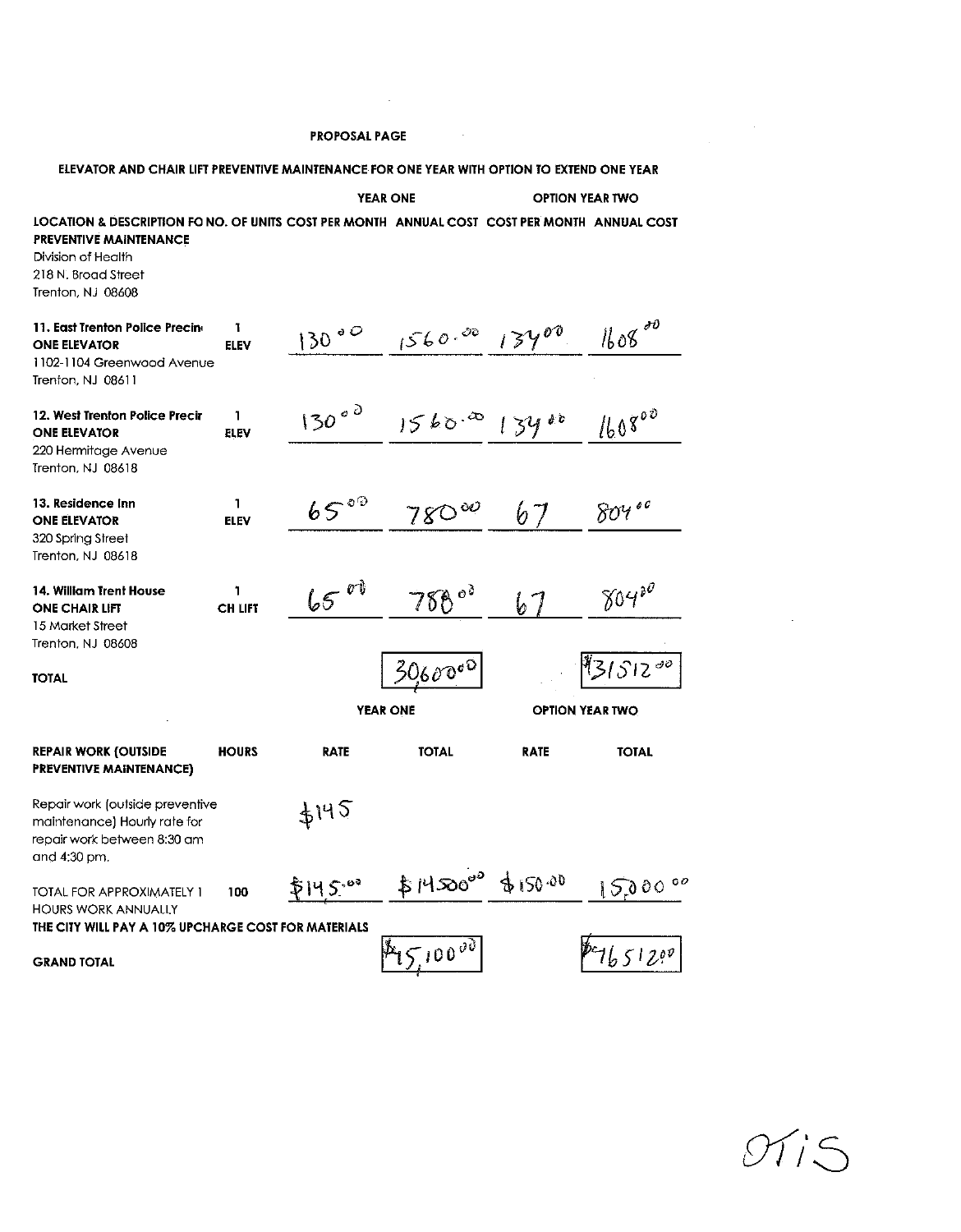The undersigned bidder declares that he/she has read the Notice to Bidders, Instructions to Bidders, Affidavits and Specifications attached, that he/she has determined the conditions affecting the bid agrees, if this proposal is accepted, to furnish and deliver the following:

Description of Item/Service Being Bid:

## ELEVATOR AND CHAIR LIFT PREVENTATIVE MAINTENANCE. AND MATERIAL AND EQUIPMENT REPAIR AND REPLACEMENT FOR THE **CITY OF TRENTON FOR A** PERIOD OF ONE YEAR WITH ONE YEAR OPTION TO EXTEND

We the undersigned propose to furnish and deliver the above item/service pursuant to the bid specification and made part hereof:

(SIGNATURE BY AUTHORIZED REPRESENTATIVE)

The undersigned is a Corporation, Partnership or Individual under the laws of the State of New Jersey having its principal office at  $\mathcal{A} \cup d \cup b \rightarrow \infty$ 

| Ace                                       | Elevator |       |  |  |
|-------------------------------------------|----------|-------|--|--|
| <b>COMPANY</b><br>555 Washing ton Terrace |          |       |  |  |
| <b>ADDRESS</b><br>Audubon                 |          | 08106 |  |  |
| <b>ADDRESS</b>                            |          |       |  |  |
| FED. ID#                                  |          |       |  |  |

|              | NAME John Brenner            |  |
|--------------|------------------------------|--|
|              | TELEPHONE $609 - 221 - 2118$ |  |
|              | FAX __ 856-547-2740          |  |
| <b>EMAIL</b> | Ace Elevator LLC@ Gmail. Com |  |
| <b>DATE</b>  | 2 4 12                       |  |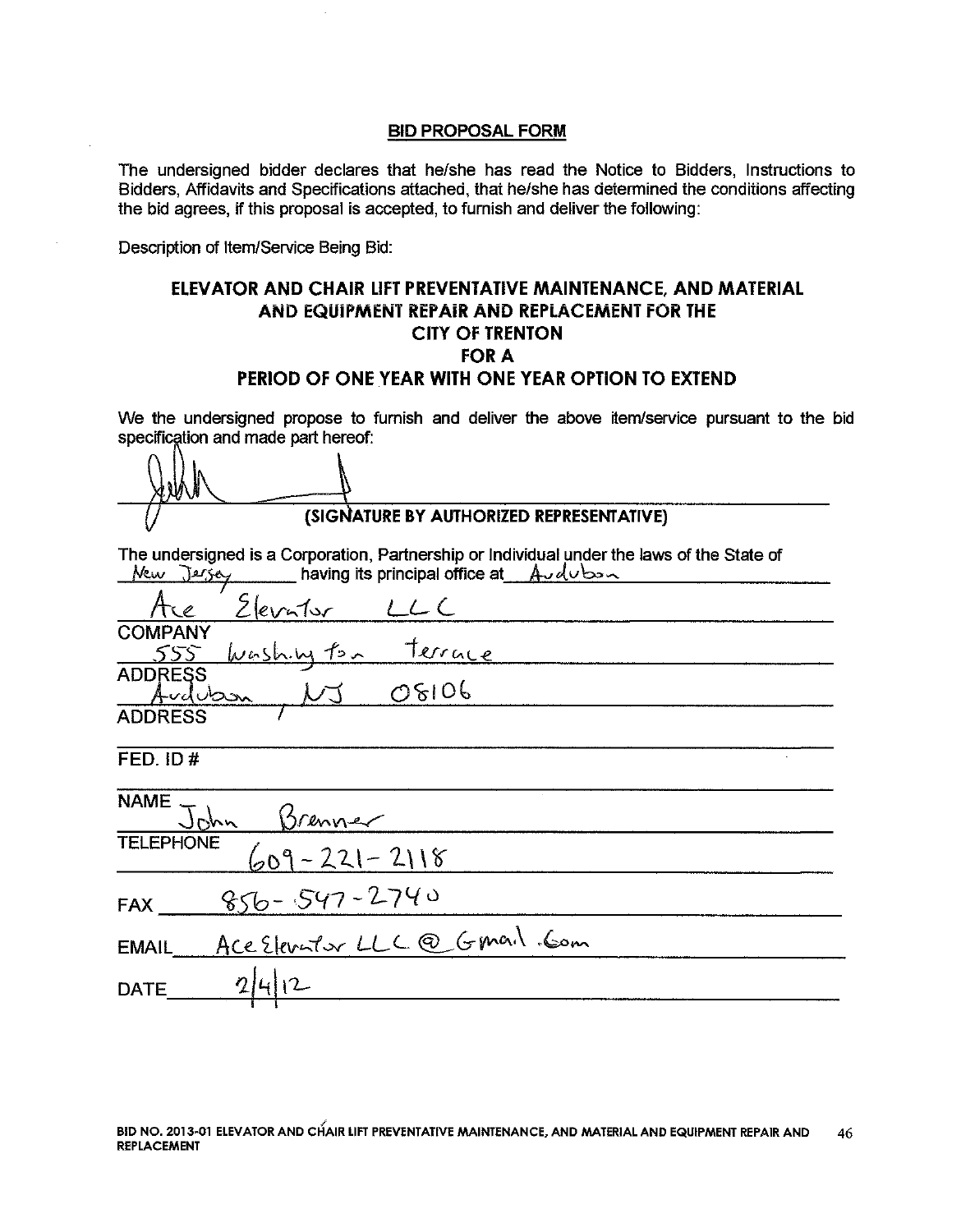#### Notes and clarifications

#### Trenton Bid 2013-01 elevator maintenance

Page 13 Some pits are wet and full of water Ace Elevator LLC is not responsible for them.

Page 14 The drawings are the responsibility of the owner.

Page 14 Ace Elevator LLC is not responsible for phones and batteries

Page 15 Local 5's overtime callback rate is 1.7 not 1.5

Any equipment that is obsolete Ace Elevator LLC cannot cover under this agreement.

Any equipment under ground or submerged Ace Elevator LLC cannot cover it in this contract.

ACE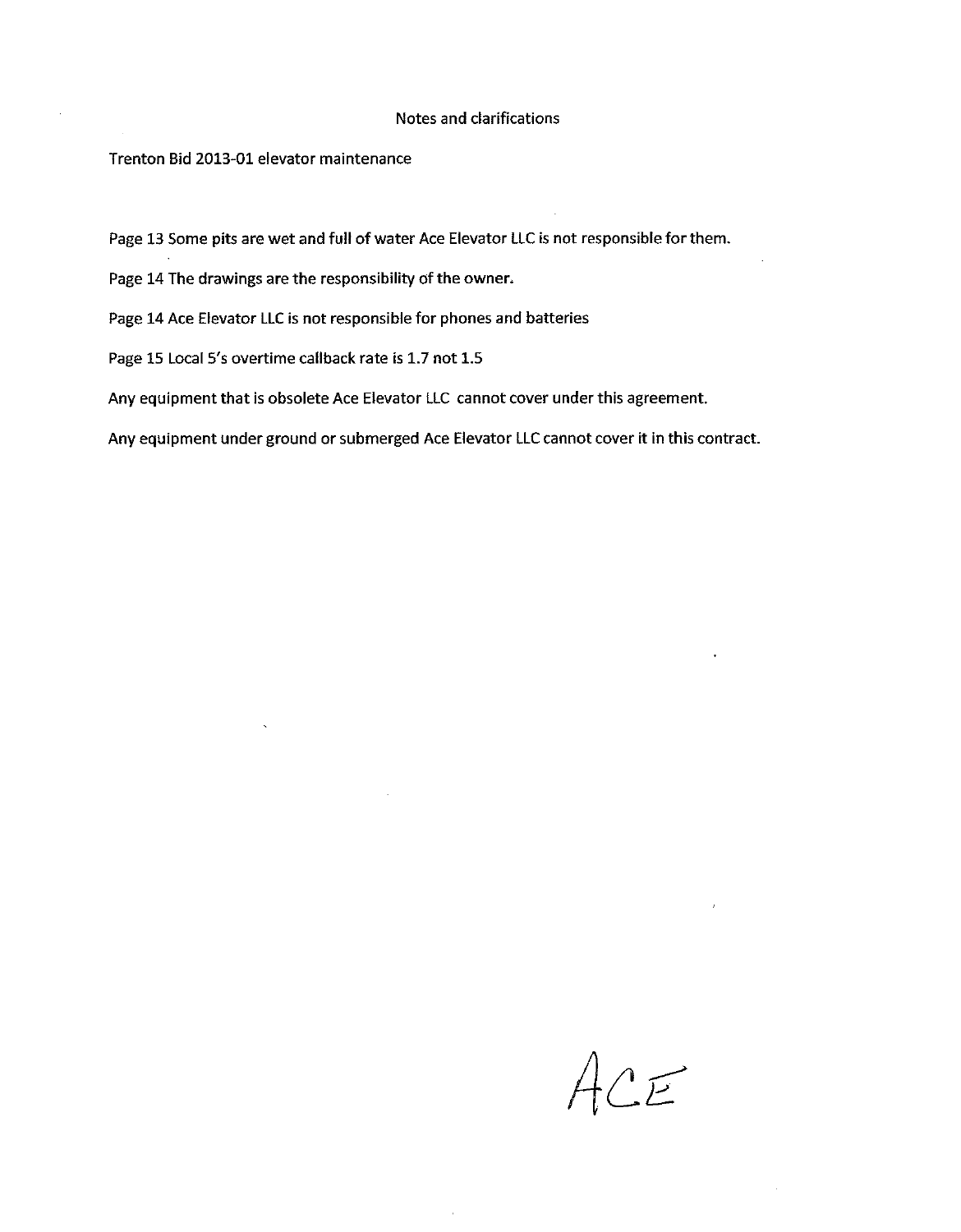# ELEVATOR AND CHAIR LIFT PREVENTIVE MAINTENANCE FOR ONE YEAR WITH OPTION TO EXTEND ONE YEAR

|                                                                                                                                              |                   |                      | <b>YEAR ONE</b>         | <b>OPTION YEAR TWO</b>      |                      |
|----------------------------------------------------------------------------------------------------------------------------------------------|-------------------|----------------------|-------------------------|-----------------------------|----------------------|
| LOCATION & DESCRIPTION FONO. OF UNITS COST PER MONTH ANNUAL COST COST PER MONTH ANNUAL COST<br>PREVENTIVE MAINTENANCE                        |                   |                      |                         |                             |                      |
| 1. Trenton City Hall<br><b>THREE ELEVATORS</b><br>319 East State Street<br>Trenton, NJ 08608                                                 | з<br><b>ELEV</b>  | $405.^{50}$          | $4860$ $33$             | $423^{00}$                  | $5076$ $00$          |
| 2. Trenton Police Headquarter<br><b>THREE ELEVATORS</b><br>225 North Clinton Ave.<br>Trenton, NJ 08608                                       | 3<br>ELEV         | 40S                  | 4860.93                 | $-423$ $\degree$            | 5076.80              |
| 3. Trenton Water Filtration Plar<br><b>TWO ELEVATORS</b><br>Route 29 East West Highway<br>Trenton, NJ 08618                                  | 2<br><b>ELEV</b>  | $360^\circ$          | 43200                   | $376$ <sup>07</sup>         | 4512                 |
| 4. Water Distribution Complex<br><b>ONE ELEVATOR</b><br>333 Courtland Street<br>Trenton, NJ 08638                                            | 1<br>ELEV         | 35.0                 | 1620                    | 141.04                      | 1692°                |
| 5. Mill Hill Playhouse<br><b>ONE ELEVATOR</b><br>205 East Front Street<br>Trenton, NJ 08608<br>Contact Person: Paul Heater<br>(609) 989-3165 | ı.<br><b>ELEV</b> | $135$ <sup>2</sup>   | 1620                    | (44.8)                      | 1692°                |
| 6. Eliarslie Museum<br><b>ONE ELEVATOR</b><br>Cadwalader Park<br>Parkside Avenue<br>Trenton, NJ 08618                                        | Ŧ.<br>ELEV        | $135.$ <sup>00</sup> | $16$ dec. <sup>83</sup> | 141.8                       | $1692^{00}$          |
| 7. Trenton Fire Headquarters<br><b>TWO ELEVATORS</b><br>244 Perry Street<br>Trenton, NJ 08608                                                | 2<br><b>ELEV</b>  | $270$ <sup>22</sup>  | $3240^\circ$            | $282$ <sup>03</sup>         | 3387.00              |
| 8. Sam Naples Center<br><b>ONE ELEVATOR</b><br>611 Chestnut Avenue<br>Trenton, NJ 08611                                                      | 1<br><b>ELEV</b>  | $135^{103}$          | 1620°                   | 141.04                      | $1692$ <sup>oo</sup> |
| 9. Trenton Free Public Library<br><b>ONE ELEVATOR</b><br>120 Academy Street<br>Trenton, NJ 08608                                             | 1<br>ELEV         | 135.                 | 6400                    | $\left[\gamma\right]_{\nu}$ | 1692.                |
| 10. Adult and Children's Clinic<br><b>ONE ELEVATOR</b>                                                                                       | 1<br><b>ELEV</b>  | 135.                 | $1620$ <sup>30</sup>    | 141.8                       | $1692^{33}$          |

 $4$ r $F$ 

 $\bar{\mathbf{x}}$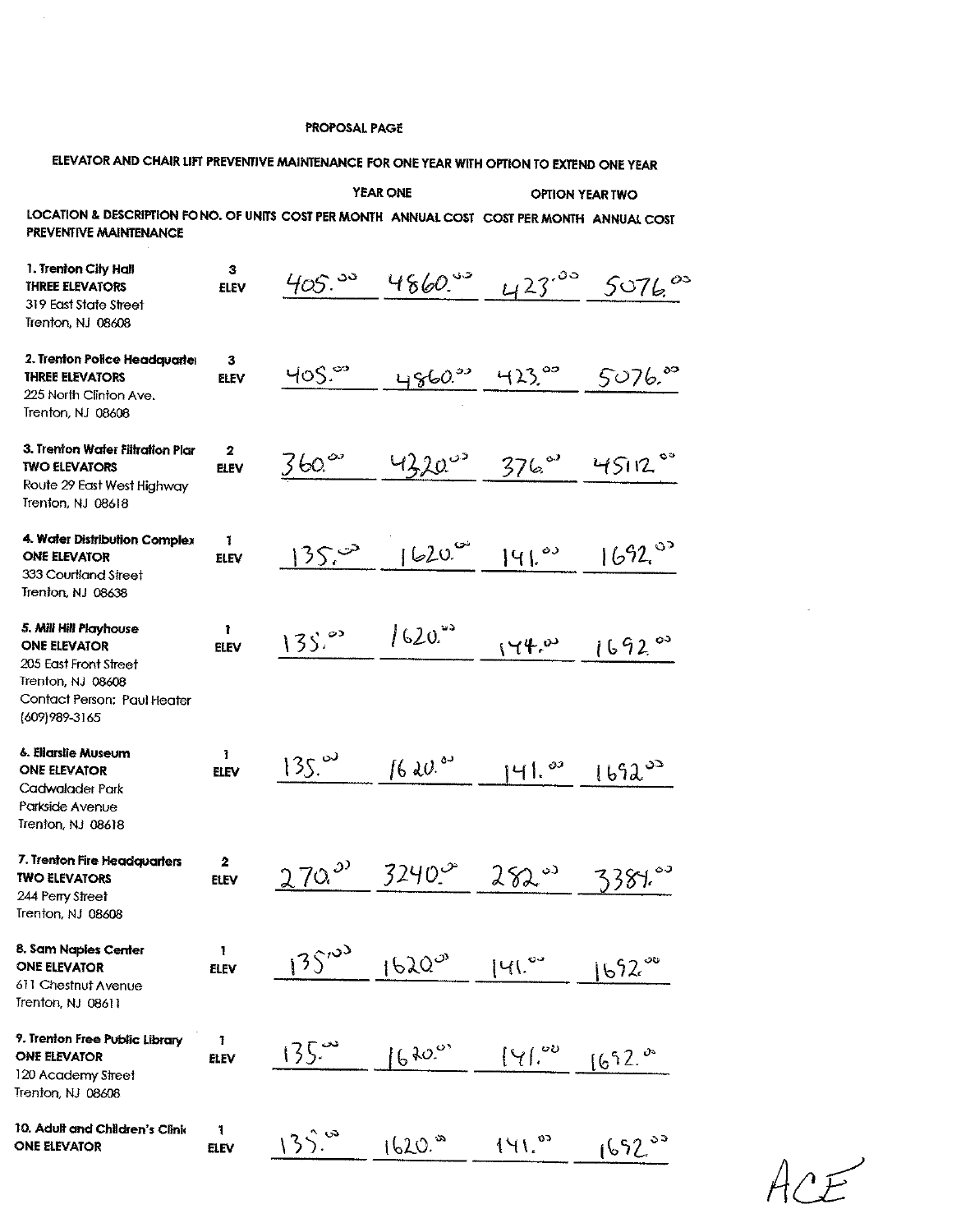$\mathcal{L}^{\text{max}}_{\text{max}}$ 

| ELEVATOR AND CHAIR LIFT PREVENTIVE MAINTENANCE FOR ONE YEAR WITH OPTION TO EXTEND ONE YEAR                                                                                              |                             |                                       |                     |                        |              |
|-----------------------------------------------------------------------------------------------------------------------------------------------------------------------------------------|-----------------------------|---------------------------------------|---------------------|------------------------|--------------|
|                                                                                                                                                                                         |                             | <b>YEAR ONE</b>                       |                     | <b>OPTION YEAR TWO</b> |              |
| LOCATION & DESCRIPTION FONO. OF UNITS COST PER MONTH ANNUAL COST COST PER MONTH ANNUAL COST<br>PREVENTIVE MAINTENANCE<br>Division of Health<br>218 N. Broad Street<br>Trenton, NJ 08608 |                             |                                       |                     |                        |              |
| 11. East Trenton Police Precine<br><b>ONE ELEVATOR</b><br>1102-1104 Greenwood Avenue<br>Trenton, NJ 08611                                                                               | 1<br><b>ELEV</b>            | $135^{.00}$                           | $\omega$ $^{\circ}$ | $ U $ as               | 69200        |
| 12. West Trenton Police Precir<br><b>ONE ELEVATOR</b><br>220 Hermitage Avenue<br>Trenton, NJ 08618                                                                                      | 1<br><b>ELEV</b>            | $\zeta^{\text{\O}b}$<br>$\mathcal{L}$ | $1620^\circ$        | 141.00                 | 692.         |
| 13. Residence inn<br><b>ONE ELEVATOR</b><br>320 Spring Street<br>Trenton, NJ 08618                                                                                                      | $\mathbf{I}$<br><b>ELEV</b> | 50 <sup>60</sup>                      | 60                  | $\infty$               | 624.00       |
| 14. William Trent House<br><b>ONE CHAIR LIFT</b><br>15 Market Street<br>Trenton, NJ 08608                                                                                               | 1<br><b>CH LIFT</b>         | $50^{80}$                             | 600°C               | 5200                   | 24           |
| <b>TOTAL</b>                                                                                                                                                                            |                             | <b>YEAR ONE</b>                       | 4409<br>31          | <b>OPTION YEAR TWO</b> |              |
|                                                                                                                                                                                         |                             |                                       |                     |                        |              |
| <b>REPAIR WORK (OUTSIDE</b><br>PREVENTIVE MAINTENANCE)                                                                                                                                  | <b>HOURS</b>                | <b>RATE</b>                           | <b>TOTAL</b>        | <b>RATE</b>            | <b>TOTAL</b> |
| Repair work (outside preventive<br>maintenance) Hourly rate for<br>repair work between 8:30 am<br>and 4:30 pm.                                                                          |                             |                                       |                     |                        |              |
| <b><i>FOTAL FOR APPROXIMATELY 1</i></b><br><b>HOURS WORK ANNUALLY</b>                                                                                                                   | 100                         | <b>SD</b> es                          | $O(10^{10^{3}})$    | 75                     |              |
| THE CITY WILL PAY A 10% UPCHARGE COST FOR MATERIALS                                                                                                                                     |                             |                                       |                     |                        |              |
| <b>GRAND TOTAL</b>                                                                                                                                                                      |                             |                                       |                     |                        |              |

 $\sim$ 

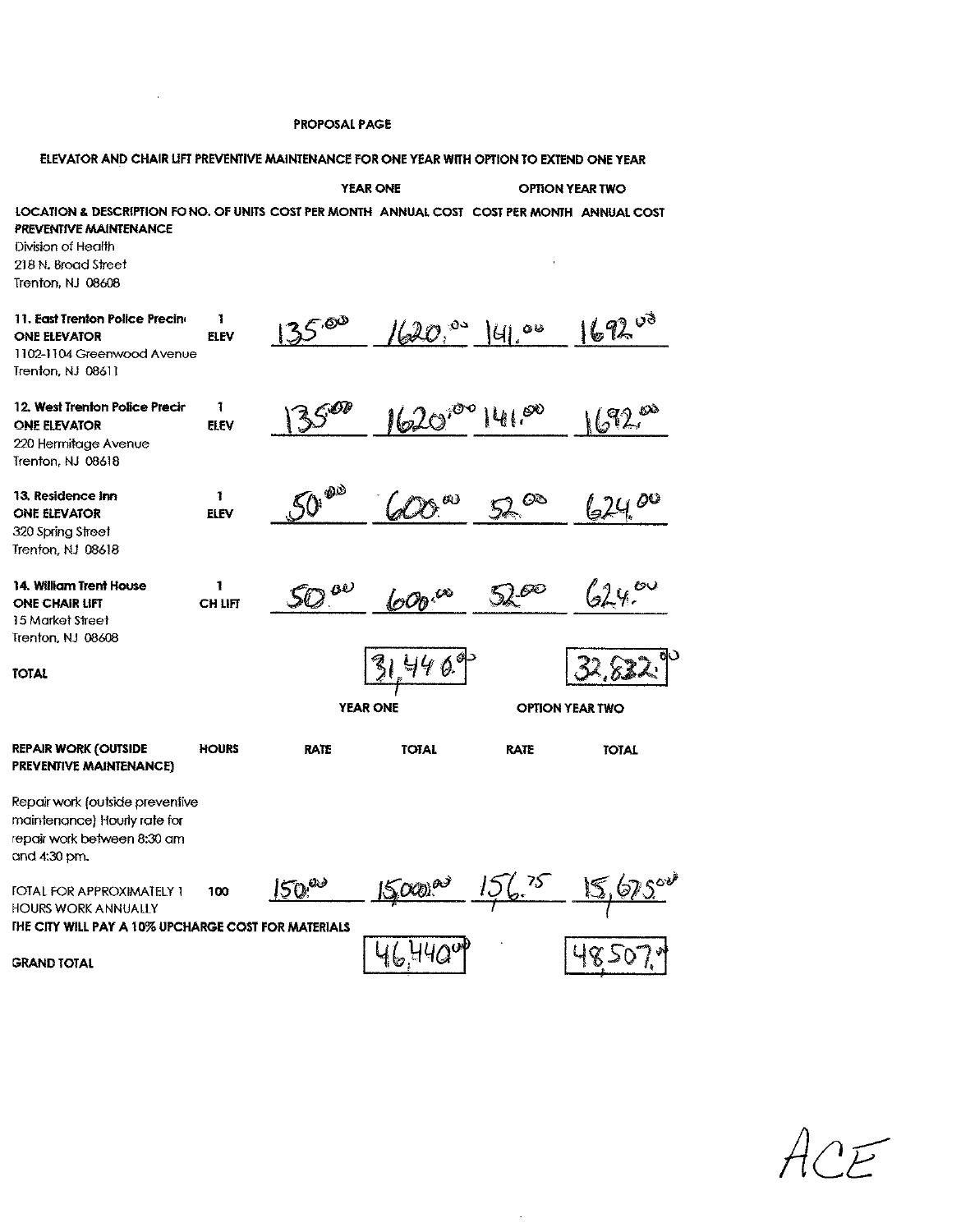The undersigned bidder declares that he/she has read the Notice to Bidders, Instructions to Bidders, Affidavits and Specifications attached, that he/she has determined the conditions affecting the bid agrees, if this proposal is accepted, to furnish and deliver the following:

Description of Item/Service Being Bid:

# ELEVATOR AND CHAIR LIFT PREVENTATIVE MAINTENANCE, AND MATERIAL AND EQUIPMENT REPAIR AND REPLACEMENT FOR THE **CITY OF TRENTON FOR A** PERIOD OF ONE YEAR WITH ONE YEAR OPTION TO EXTEND

We the undersigned propose to furnish and deliver the above item/service pursuant to the bid specification and made part hereof:

| (SIGNATURE BY AUTHORIZED REPRESENTATIVE)                                                                                                                                   |
|----------------------------------------------------------------------------------------------------------------------------------------------------------------------------|
| The undersigned is a Corporation, Partnership or Individual under the laws of the State of<br>having its principal office at 1130B Industrial Pray Brick, MJ<br>New Forsey |
| <b>COMPANY</b><br>Federal Elevator, Inc.                                                                                                                                   |
| <b>ADDRESS</b><br>1130B Industrial PRWY                                                                                                                                    |
| <b>ADDRESS</b><br>Brick, NJ 08724                                                                                                                                          |
| FED. ID#<br><u>22-3415486</u>                                                                                                                                              |
| <b>NAME</b><br>Leslie Bilancia                                                                                                                                             |
| <b>TELEPHONE</b><br>732-458-5522                                                                                                                                           |
| 732-458-5540<br>FAX                                                                                                                                                        |
| estie @ federalelevatorine.com<br><b>EMAIL</b>                                                                                                                             |
| <b>DATE</b>                                                                                                                                                                |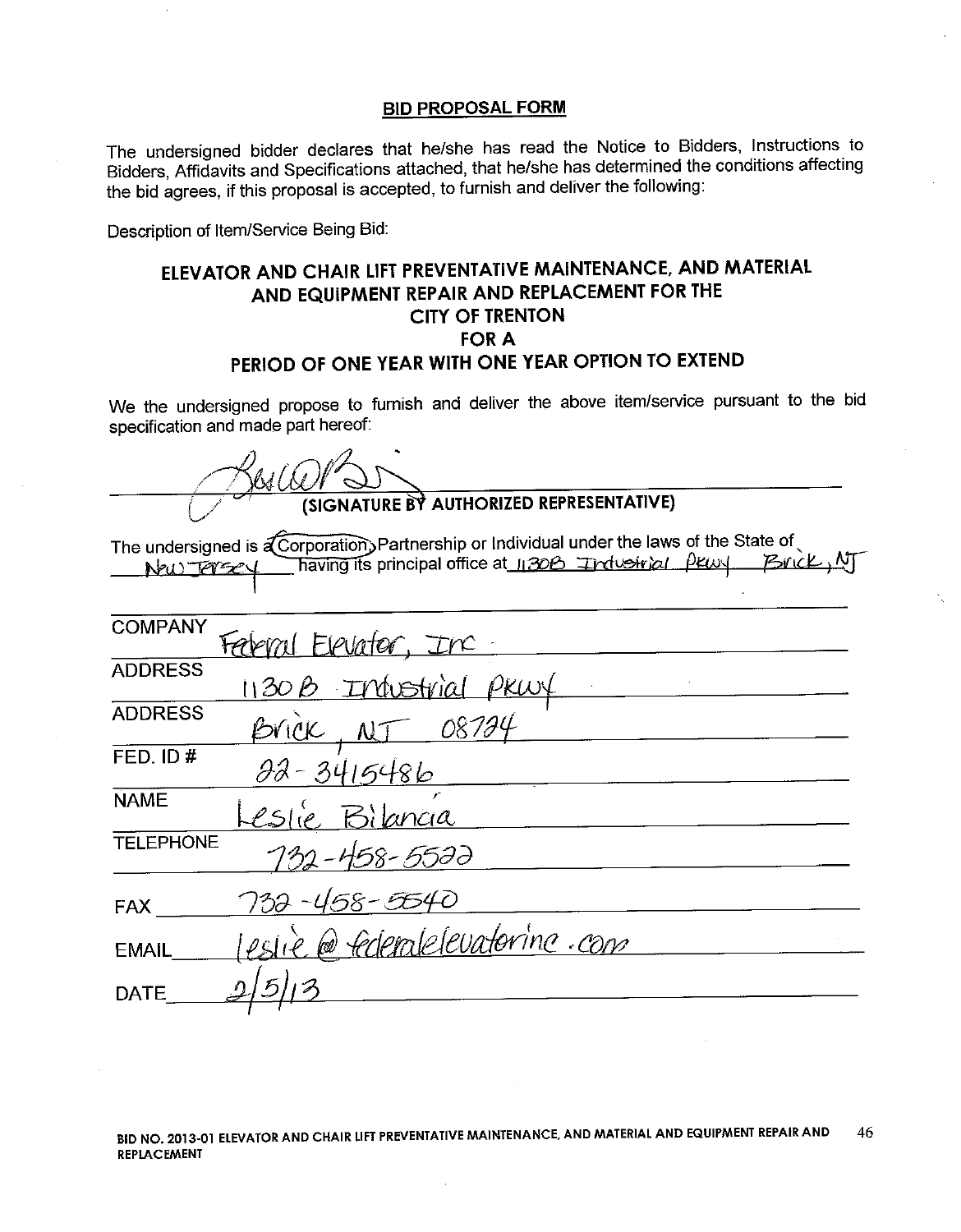## **EXCEPTIONS**

- 1. At time of inspection, Thursday January 31, 2013, the Garaventa lift at the William Trent House was out of service. If the equipment is still out of service at time of contract, Federal Elevator, Inc. will provide a proposal for repair.
- 2. Federal Elevator, Inc. takes exception to the following paragraph on page 13: "The Contractor shall be responsible for upgrading equipment to meet changes in Code requirements as may be recommended or directed by insurance companies, Federal, State or Municipal authorities." Please be advised attachments or replacements with parts of different design when directed or recommended by government authorities or insurance carriers will not be covered under this contract.

FEBERAL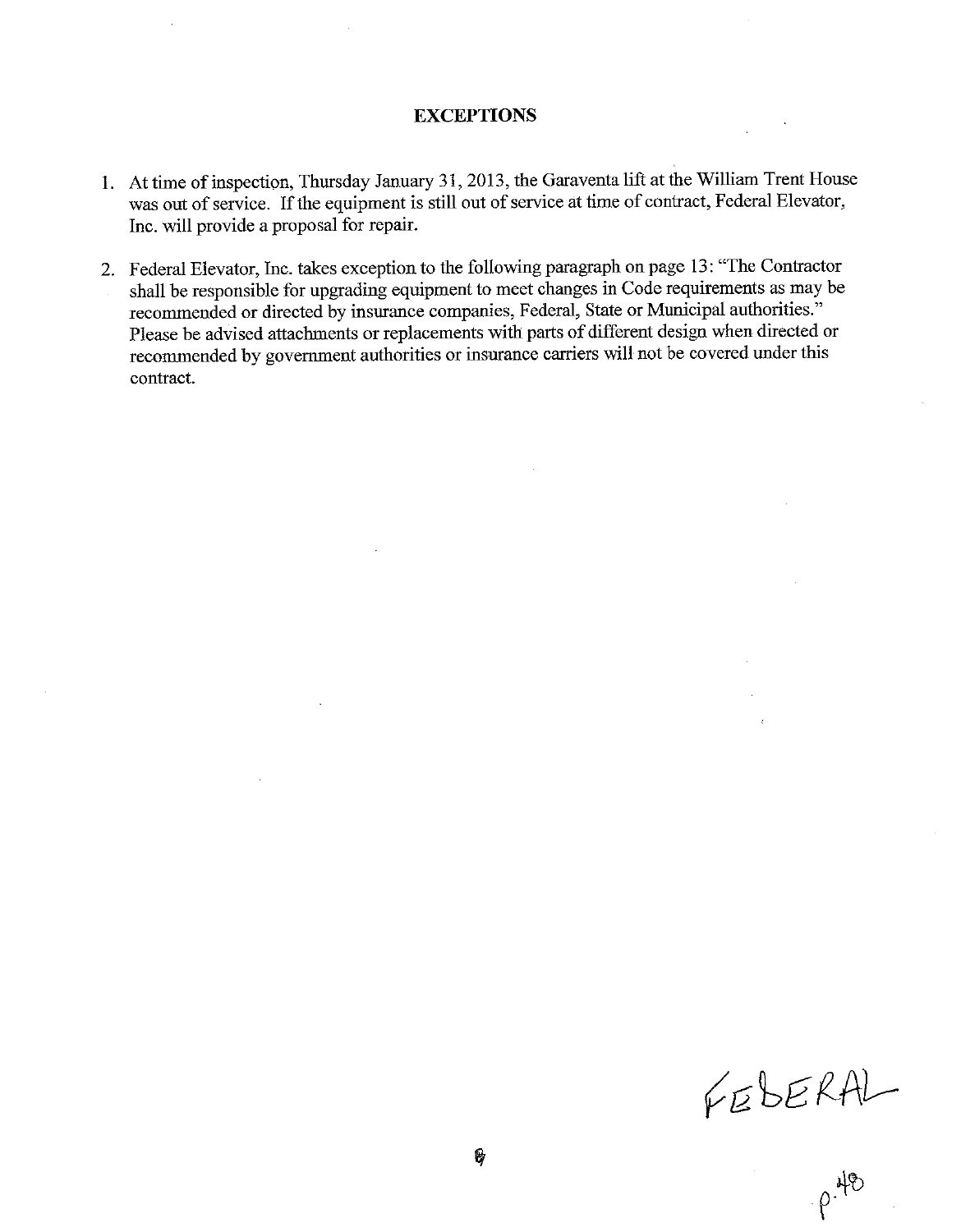$\hat{\mathcal{A}}$ 

| ELEVATOR AND CHAIR LIFT PREVENTIVE MAINTENANCE FOR ONE YEAR WITH OPTION TO EXTEND ONE YEAR                                            |                             |                               |                                                    |        |                               |
|---------------------------------------------------------------------------------------------------------------------------------------|-----------------------------|-------------------------------|----------------------------------------------------|--------|-------------------------------|
|                                                                                                                                       | <b>OPTION YEAR TWO</b>      |                               |                                                    |        |                               |
| LOCATION & DESCRIPTION FO NO. OF UNITS COST PER MONTH ANNUAL COST COST PER MONTH ANNUAL COST<br>PREVENTIVE MAINTENANCE                |                             |                               |                                                    |        |                               |
| 1. Trenton City Hall<br><b>THREE ELEVATORS</b><br>319 East State Street<br>Trenton, NJ 08608                                          | 3<br><b>ELEV</b>            |                               |                                                    |        | 480.00 5760.00 480.00 5760.00 |
| 2. Trenton Police Headquarter<br><b>THREE ELEVATORS</b><br>225 North Clinton Ave.<br>Trenton, NJ 08608                                | 3<br>ELEV                   | 430.00 5760.00                |                                                    | 480.00 | <u>5760</u> .00               |
| 3. Trenton Water Filtration Plar<br><b>TWO ELEVATORS</b><br>Route 29 East West Highway<br>Trenton, NJ 08618                           | 2<br><b>ELEV</b>            | 385.00 4620.00 385.00 4620.00 |                                                    |        |                               |
| 4. Water Distribution Complex<br><b>ONE ELEVATOR</b><br>333 Courtland Street<br>Trenton, NJ 08638                                     | 1<br><b>ELEV</b>            |                               | $(60.00 \quad 1930.00 \quad 160.00 \quad 1980.00)$ |        |                               |
| 5. Mill Hill Playhouse<br>ONE ELEVATOR<br>205 East Front Street<br>Trenton, NJ 08608<br>Contact Person: Paul Heater<br>(609) 989-3165 | 1<br><b>ELEV</b>            |                               | 160.00 1920.00 160.00 1920.00                      |        |                               |
| 6. Eliarslie Museum<br><b>ONE ELEVATOR</b><br>Cadwalader Park<br>Parkside Avenue<br>Trenton, NJ 08618                                 | 1<br><b>ELEV</b>            |                               | 160.00 1920.00 160.00                              |        | 1920.00                       |
| 7. Trenton Fire Headquarters<br><b>TWO ELEVATORS</b><br>244 Perry Street<br>Trenton, NJ 08608                                         | $\mathbf{2}$<br><b>ELEV</b> |                               | 320.00 3840.00 320.00                              |        | 3840.00                       |
| 8. Sam Naples Center<br><b>ONE ELEVATOR</b><br>611 Chestnut Avenue<br>Trenton, NJ 08611                                               | 1<br>ELEV                   |                               |                                                    |        | 160.00 1920.00 160.00 1920.00 |
| 9. Trenton Free Public Library<br><b>ONE ELEVATOR</b><br>120 Academy Street<br>Trenton, NJ 08608                                      | 1<br><b>ELEV</b>            |                               | $160.00$ $1920.00$ $160.00$                        |        | 1920.00                       |
| 10. Adult and Children's Clinic<br><b>ONE ELEVATOR</b>                                                                                | 1<br><b>ELEV</b>            |                               | 160.00 1920.00                                     | 160,00 | 1920.00                       |

Federat

 $\mathcal{A}$ 

 $\sim$ 

 $\sim$   $\sim$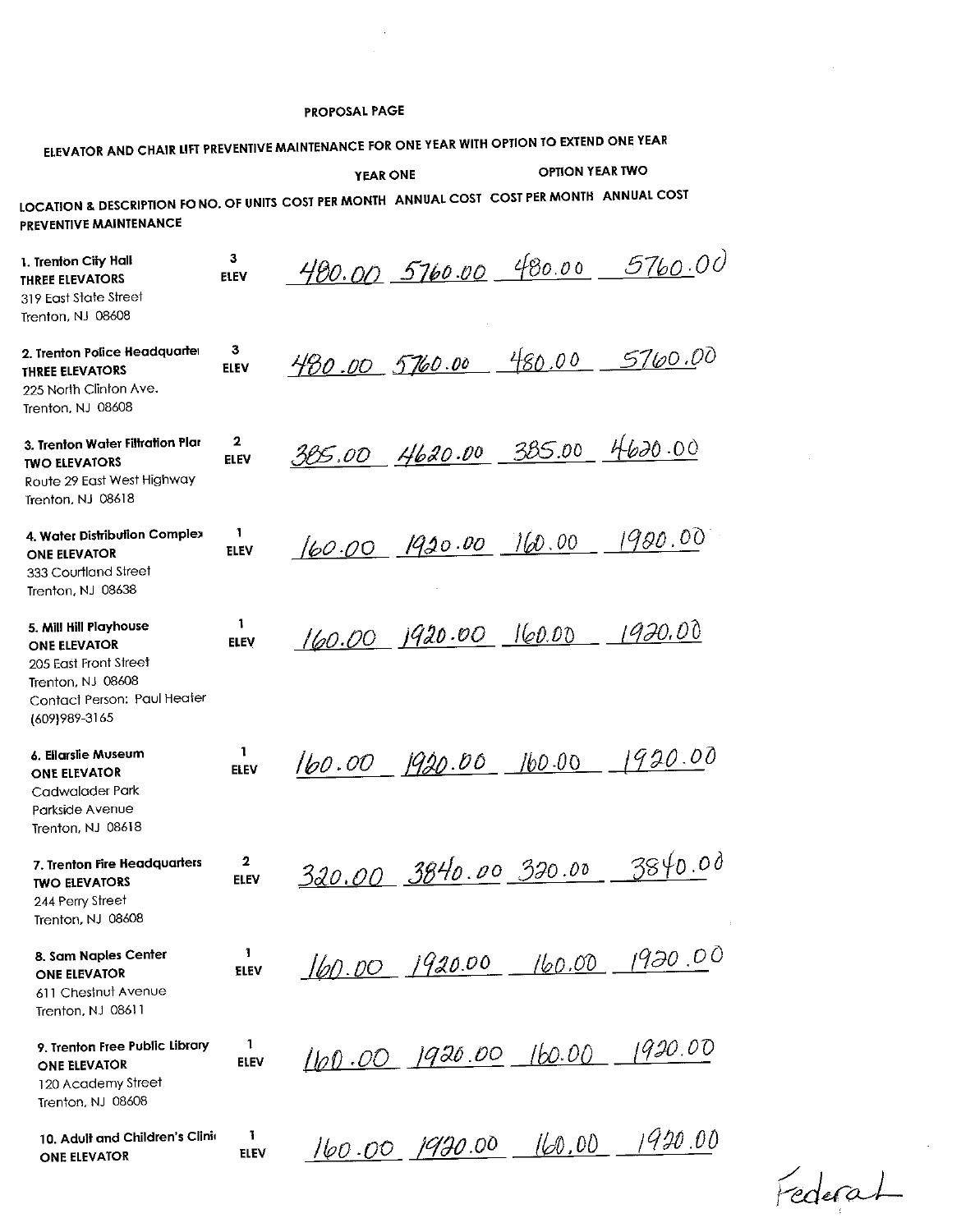$\mathcal{A}^{\mathcal{A}}$ 

| ELEVATOR AND CHAIR LIFT PREVENTIVE MAINTENANCE FOR ONE YEAR WITH OPTION TO EXTEND ONE YEAR                                                                                                      |                             |                       |                   |                        |                                               |  |
|-------------------------------------------------------------------------------------------------------------------------------------------------------------------------------------------------|-----------------------------|-----------------------|-------------------|------------------------|-----------------------------------------------|--|
|                                                                                                                                                                                                 |                             | <b>YEAR ONE</b>       |                   | <b>OPTION YEAR TWO</b> |                                               |  |
| LOCATION & DESCRIPTION FO NO. OF UNITS COST PER MONTH ANNUAL COST COST PER MONTH ANNUAL COST<br><b>PREVENTIVE MAINTENANCE</b><br>Division of Health<br>218 N. Broad Street<br>Trenton, NJ 08608 |                             |                       |                   |                        |                                               |  |
| 11. East Trenton Police Precine<br><b>ONE ELEVATOR</b><br>1102-1104 Greenwood Avenue<br>Trenton, NJ 08611                                                                                       | 1<br><b>ELEV</b>            |                       |                   |                        | 160.00 1920.00 160.00 1920.00                 |  |
| 12. West Trenton Police Precir<br><b>ONE ELEVATOR</b><br>220 Hermitage Avenue<br>Trenton, NJ 08618                                                                                              | $\mathbf{1}$<br><b>ELEV</b> | 160.00 1920.00 160.00 |                   |                        | 1920.00                                       |  |
| 13. Residence Inn<br><b>ONE ELEVATOR</b><br>320 Spring Street<br>Trenton, NJ 08618                                                                                                              | 1<br><b>ELEV</b>            |                       |                   | 200.00 2400.00 200.00  | 000.00                                        |  |
| 14. William Trent House<br><b>ONE CHAIR LIFT</b><br>15 Market Street<br>Trenton, NJ 08608                                                                                                       | 1<br><b>CH LIFT</b>         | 75,00                 |                   | 900.00 75.00           | 900.00                                        |  |
| ΤΟΤΑΙ                                                                                                                                                                                           |                             |                       | <i>3</i> 6,640,00 |                        | 38,640.00                                     |  |
|                                                                                                                                                                                                 |                             |                       | <b>YEAR ONE</b>   |                        | <b>OPTION YEAR TWO</b>                        |  |
| <b>REPAIR WORK (OUTSIDE</b><br>PREVENTIVE MAINTENANCE)                                                                                                                                          | <b>HOURS</b>                | <b>RATE</b>           | <b>TOTAL</b>      | <b>RATE</b>            | <b>TOTAL</b>                                  |  |
| Repair work (outside preventive<br>maintenance) Hourly rate for<br>repair work between 8:30 am<br>and 4:30 pm.                                                                                  |                             |                       |                   |                        |                                               |  |
| TOTAL FOR APPROXIMATELY 1<br>HOURS WORK ANNUALLY<br>THE CITY WILL PAY A 10% UPCHARGE COST FOR MATERIALS                                                                                         | 100                         | 1710.00               |                   |                        | 1<br><u>17 boo.00    193.00    18,300.</u> 00 |  |
| <b>GRAND TOTAL</b>                                                                                                                                                                              |                             |                       | 56,240.00         |                        | 56,940.00                                     |  |

Fédérat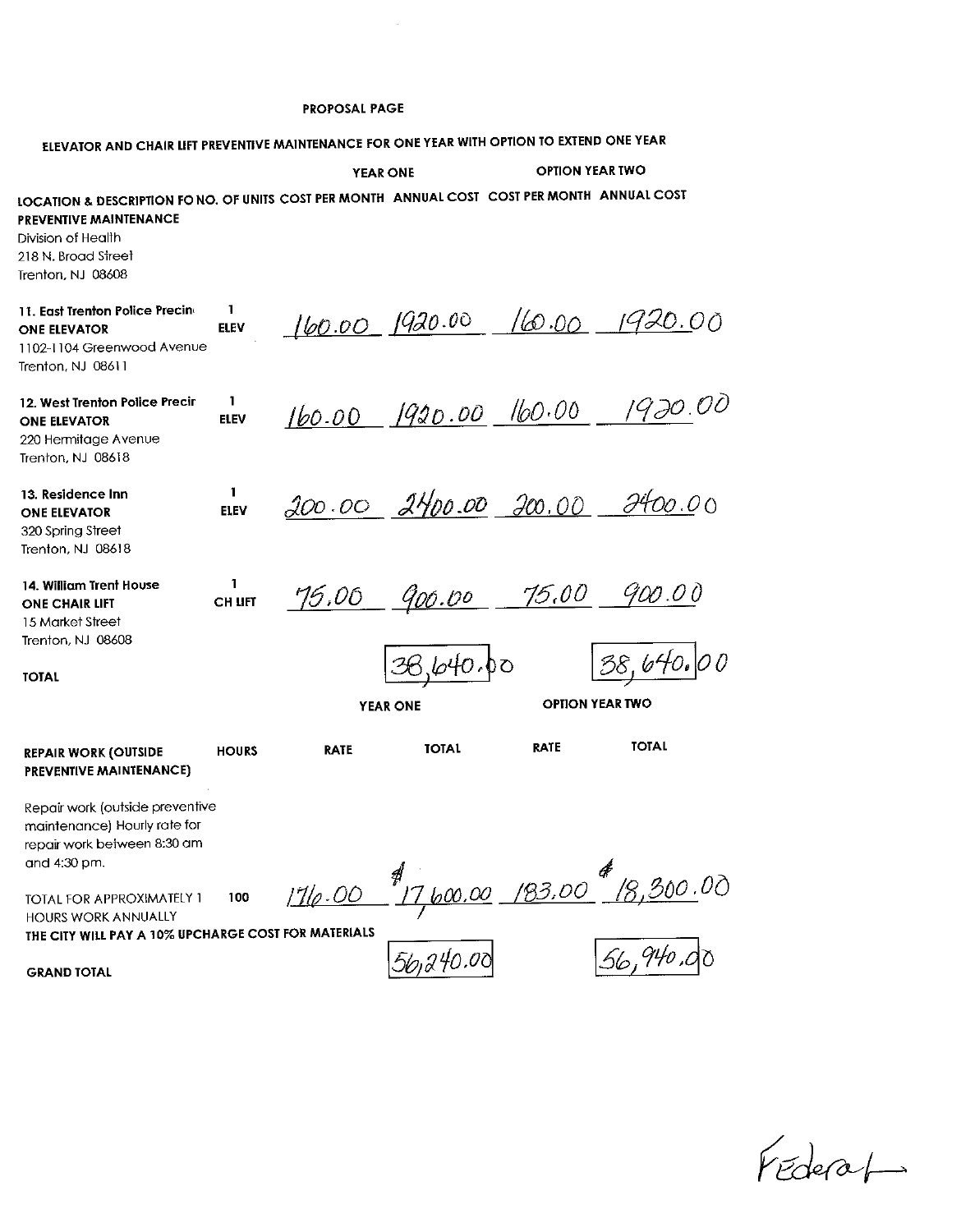The undersigned bidder declares that he/she has read the Notice to Bidders, Instructions to Bidders, Affidavits and Specifications attached, that he/she has determined the conditions affecting the bid agrees, if this proposal is accepted, to furnish and deliver the following:

Description of Item/Service Being Bid:

# ELEVATOR AND CHAIR LIFT PREVENTATIVE MAINTENANCE, AND MATERIAL AND EQUIPMENT REPAIR AND REPLACEMENT FOR THE **CITY OF TRENTON FOR A** PERIOD OF ONE YEAR WITH ONE YEAR OPTION TO EXTEND

We the undersigned propose to furnish and deliver the above item/service pursuant to the bid specification and made part hereof:

(SIGNATURE BY AUTHORIZED REPRESENTATIVE)

The undersigned is a Corporation, Partnership or Individual under the laws of the State of New Jersey having its principal office at 68 Union Avenue, Clifton, NJ

| <b>COMPANY</b>   |                                    |
|------------------|------------------------------------|
|                  | Standard Elevator Corporation      |
| <b>ADDRESS</b>   |                                    |
|                  | 68 Union Avenue, PO Box 2204       |
| <b>ADDRESS</b>   |                                    |
|                  | Clifton, NJ 07015                  |
| FED. ID#         |                                    |
|                  | 22-2271962                         |
| <b>NAME</b>      |                                    |
|                  | William Lambro, President          |
| <b>TELEPHONE</b> |                                    |
|                  | $973 - 340 - 8448$                 |
|                  |                                    |
| <b>FAX</b>       | 973-340-8458                       |
|                  |                                    |
|                  | EMAIL wml@standardelevatorcorp.com |
|                  |                                    |
| <b>DATE</b>      | 2/6/13                             |
|                  |                                    |

 $\bar{\chi}$ 

 $\mathcal{L}$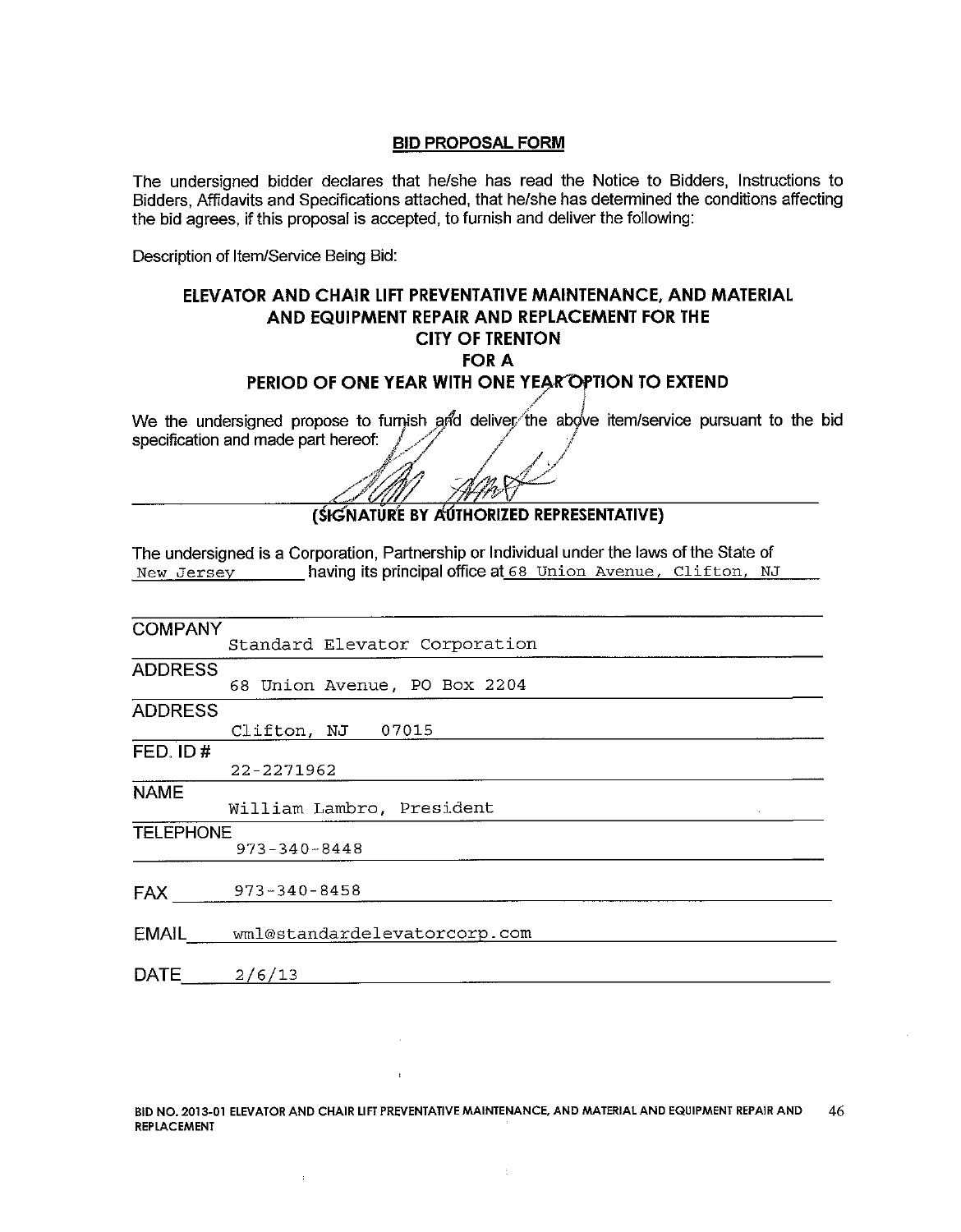## **EXCEPTIONS** (IF NONE, PLEASE NOTE)

 $\ddot{\phantom{a}}$  $\mathbf{r}$ 

#### Pre-existing violations

Parts that are worn and obsolescent at time of award

BID NO. 2013-01 ELEVATOR AND CHAIR LIFT PREVENTATIVE MAINTENANCE, AND MATERIAL AND EQUIPMENT REPAIR AND  $48$ <br>REPLACEMENT

 $\sim 400$ 

 $\sim$ 

StAdar

 $\mathcal{L}$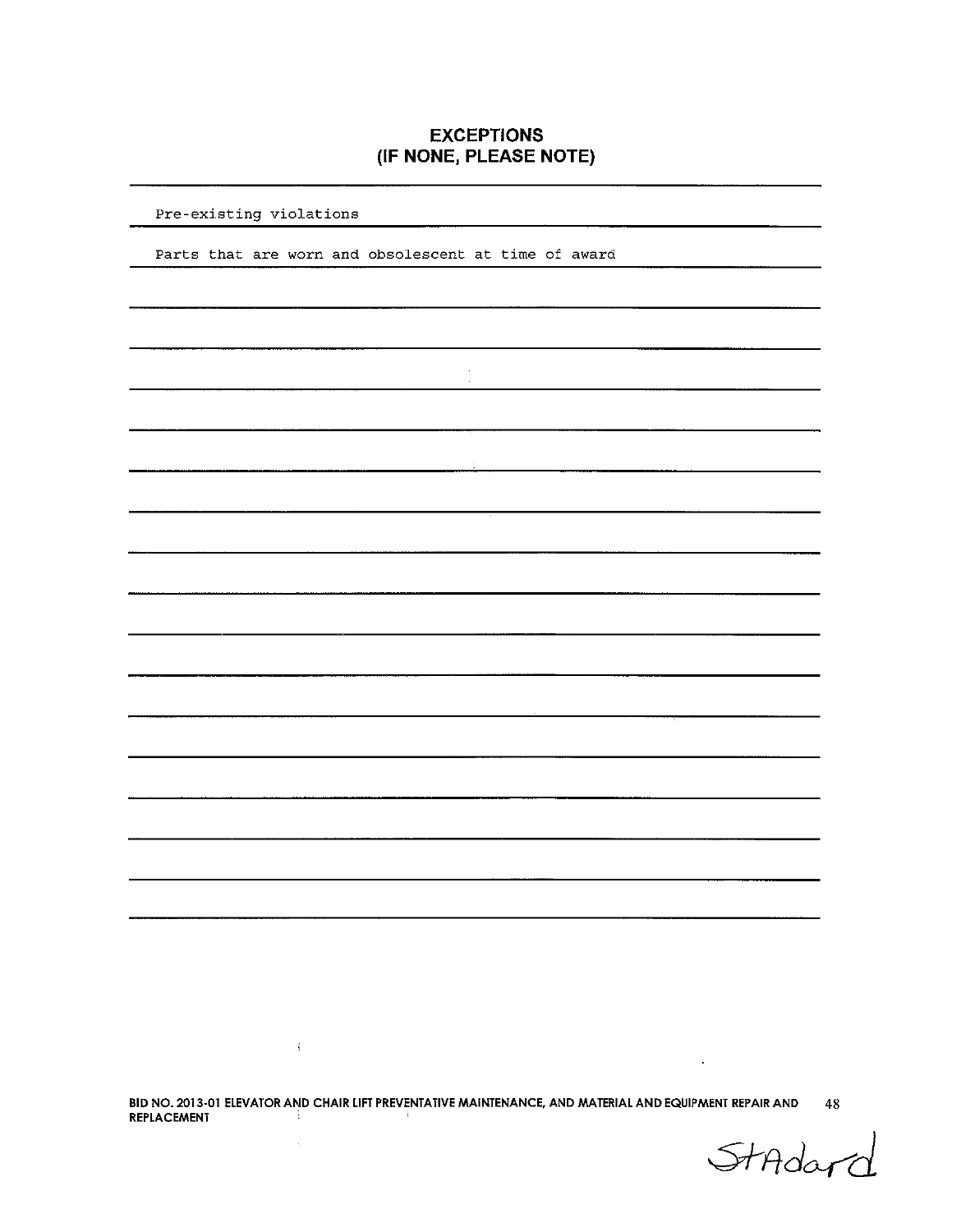| ELEVATOR AND CHAIR LIFT PREVENTIVE MAINTENANCE FOR ONE YEAR WITH OPTION TO EXTEND ONE YEAR                                                   |                             |                 |           |          |                        |  |  |
|----------------------------------------------------------------------------------------------------------------------------------------------|-----------------------------|-----------------|-----------|----------|------------------------|--|--|
|                                                                                                                                              |                             | <b>YEAR ONE</b> |           |          | <b>OPTION YEAR TWO</b> |  |  |
| LOCATION & DESCRIPTION FO NO. OF UNITS COST PER MONTH ANNUAL COST COST PER MONTH ANNUAL COST<br><b>PREVENTIVE MAINTENANCE</b>                |                             |                 |           |          |                        |  |  |
| 1. Trenton City Hall<br><b>THREE ELEVATORS</b><br>319 East State Street<br>Trenton, NJ 08608                                                 | 3<br><b>ELEV</b>            | \$591.75        | \$7101.00 | \$599.00 | \$7188.00              |  |  |
| 2. Trenton Police Headquarter<br><b>THREE ELEVATORS</b><br>225 North Clinton Ave.<br>Trenton, NJ 08608                                       | 3<br><b>ELEV</b>            | \$591.75        | \$7101.00 | \$599.00 | S7188.00               |  |  |
| 3. Trenton Water Filtration Plar<br><b>TWO ELEVATORS</b><br>Route 29 East West Highway<br>Trenton, NJ 08618                                  | 2<br>ELEV                   | \$390.00        | \$4680.00 | \$399.00 | \$4788.00              |  |  |
| 4. Water Distribution Complex<br><b>ONE ELEVATOR</b><br>333 Courtland Street<br>Trenton, NJ 08638                                            | 1<br>ELEV                   | \$197.25        | \$2367.00 | \$202.50 | \$2430.00              |  |  |
| 5. Mill Hill Playhouse<br><b>ONE ELEVATOR</b><br>205 East Front Street<br>Trenton, NJ 08608<br>Contact Person: Paul Heater<br>(609) 989-3165 | 1<br>ELEV                   | \$197.25        | \$2367.00 | \$202.50 | \$2430.00              |  |  |
| 6. Ellarslie Museum<br><b>ONE ELEVATOR</b><br>Cadwalader Park<br>Parkside Avenue<br>Trenton, NJ 08618                                        | 1<br>ELEV                   | \$197.25        | \$2367.00 | \$202.50 | \$2430.00              |  |  |
| 7. Trenton Fire Headquarters<br><b>TWO ELEVATORS</b><br>244 Perry Street<br>Trenton, NJ 08608                                                | $\mathbf 2$<br>ELEV         | \$394.50        | \$4734.00 | \$409.00 | \$4908.00              |  |  |
| 8. Sam Naples Center<br><b>ONE ELEVATOR</b><br>611 Chestnut Avenue<br>Trenton, NJ 08611                                                      | 1<br>ELEV                   | \$197.25        | \$2367.00 | \$202.50 | \$2430.00              |  |  |
| 9. Trenton Free Public Library<br>ONE ELEVATOR<br>120 Academy Street<br>Trenton, NJ 08608                                                    | $\mathbf{1}$<br><b>ELEV</b> | \$197.25        | \$2367.00 | \$202.50 | \$2430.00              |  |  |
| 10. Adult and Children's Clinic<br><b>ONE ELEVATOR</b>                                                                                       | 1.<br>ELEV                  | \$197.25        | \$2367.00 | \$202.50 | \$2430.00              |  |  |
|                                                                                                                                              |                             |                 |           |          |                        |  |  |

STANDard

 $\label{eq:2.1} \frac{1}{\|x\|^{2}}\leq \frac{1}{\|x\|^{2}}\leq \frac{1}{\|x\|^{2}}\leq \frac{1}{\|x\|^{2}}\leq \frac{1}{\|x\|^{2}}\leq \frac{1}{\|x\|^{2}}\leq \frac{1}{\|x\|^{2}}\leq \frac{1}{\|x\|^{2}}\leq \frac{1}{\|x\|^{2}}\leq \frac{1}{\|x\|^{2}}\leq \frac{1}{\|x\|^{2}}\leq \frac{1}{\|x\|^{2}}\leq \frac{1}{\|x\|^{2}}\leq \frac{$